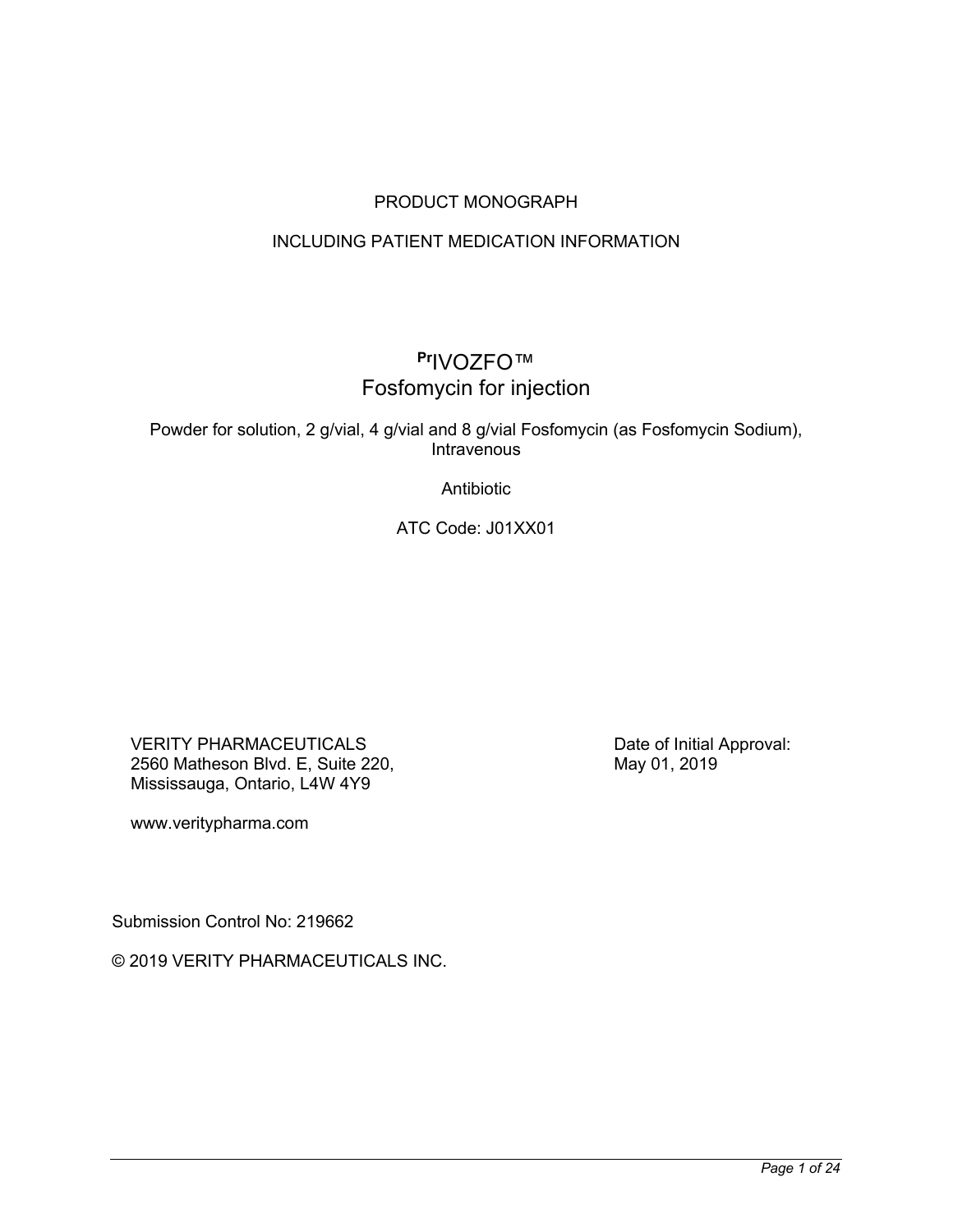## **TABLE OF CONTENTS**

| 1              | 1.1<br>1.2                                           |  |
|----------------|------------------------------------------------------|--|
| $\mathbf{2}$   |                                                      |  |
| 3              |                                                      |  |
| 4              | 4.1<br>4.2<br>4.3<br>4.4<br>4.5                      |  |
| 5              |                                                      |  |
| 6              | DOSAGE FORMS, STRENGTHS, COMPOSITION AND PACKAGING 8 |  |
| $\overline{7}$ | 7.1<br>7.1.1<br>7.1.2<br>7.1.3<br>7.1.4              |  |
| 8              | 8.1<br>8.2                                           |  |
| 9              | 9.1                                                  |  |
| 10             | 10.1<br>10.2<br>10.3                                 |  |
| 11             |                                                      |  |
| 12             |                                                      |  |
| 13             |                                                      |  |
| 14             |                                                      |  |
| 15             |                                                      |  |
|                |                                                      |  |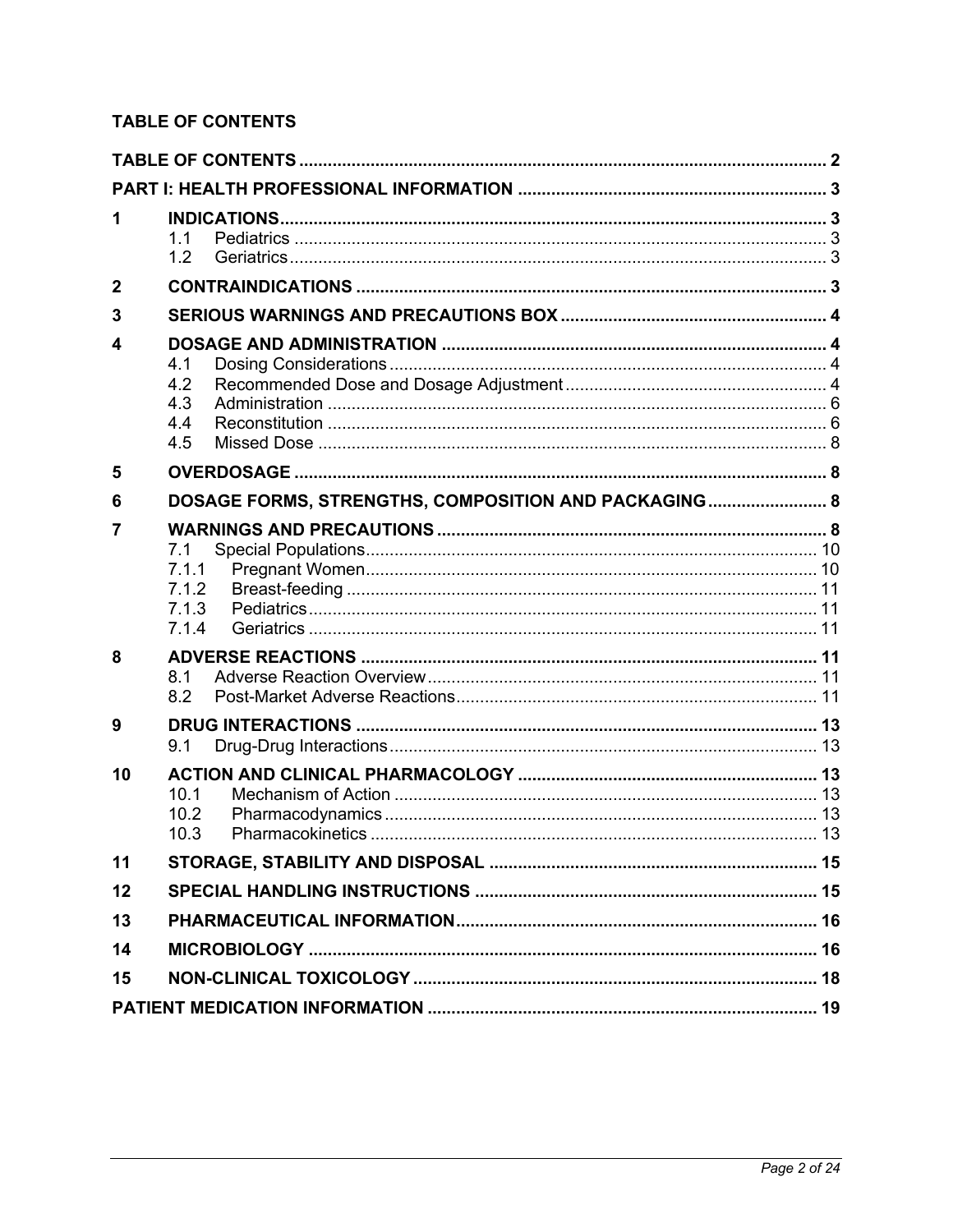### **PART I: HEALTH PROFESSIONAL INFORMATION**

### **1 INDICATIONS**

IVOZFO™ (fosfomycin for injection) is indicated for the treatment of the following infections in adults and children including neonates:

- Osteomvelitis
- Complicated urinary tract infections
- Nosocomial lower respiratory tract infections
- Bacterial meningitis
- Bacteremia that occurs in association with, or is suspected to be associated with, any of the infections listed above

IVOZFO™ should be used only when it is considered inappropriate to use antibacterial agents that are commonly recommended for the initial treatment of the infections listed above, or when these alternative antibacterial agents have failed to demonstrate efficacy. Fosfomycin should usually be used as part of a combination antibacterial regimen (see **WARNINGS AND PRECAUTIONS, Susceptibility/Resistance**).

### **1.1 Pediatrics**

**Pediatrics** (**<12 years)**: Based on the limited data submitted and reviewed by Health Canada, the safety and efficacy of IVOZFO™ (fosfomycin for injection) in pediatric patients has been established; therefore, Health Canada has authorized an indication for pediatric use. Safety and efficacy of fosfomycin in neonates and children with renal impairment have not been evaluated in clinical trials (see **DOSAGE AND ADMINISTRATION)**.

### **1.2 Geriatrics**

**Geriatrics (> 65 years of age):** There was no difference in drug efficacy or tolerance for patients older than 65 years compared with patients younger than 65 years. Caution is advised when considering the use of doses at the higher end of the recommended range (see **WARNINGS AND PRECAUTIONS, Cardiovascular; Renal)**.

### **2 CONTRAINDICATIONS**

IVOZFO™ (fosfomycin for injection) is contraindicated in patients who are hypersensitive to this drug or to any ingredient in the formulation, including any non-medicinal ingredient, or component of the container. For a complete listing, see **DOSAGE FORMS, STRENGTHS, COMPOSITION AND PACKAGING.**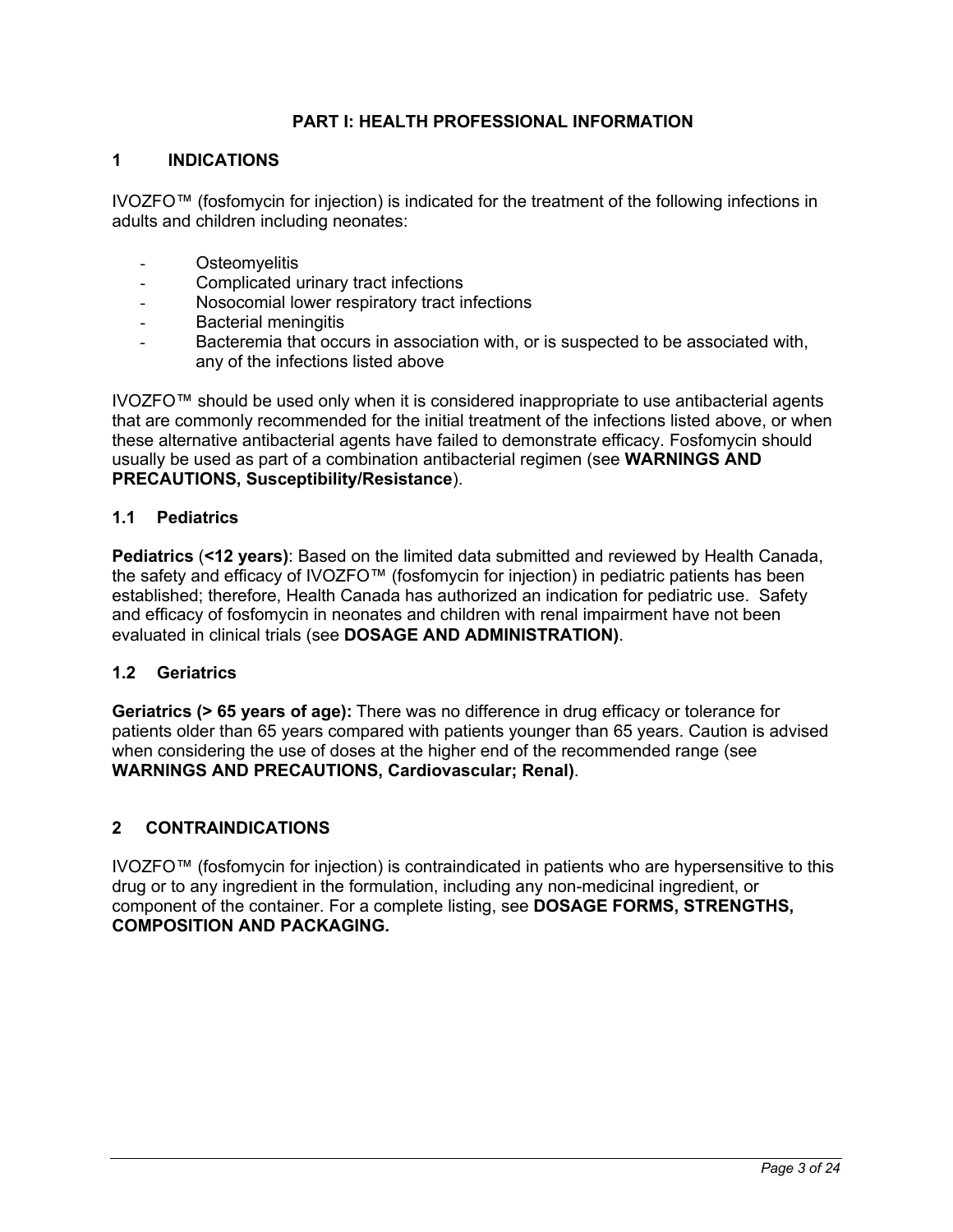## **3 SERIOUS WARNINGS AND PRECAUTIONS BOX**

### **Serious Warnings and Precautions**

- 1 g IVOZFO™ (fosfomycin for injection) contains 14 mmol (320 mg) sodium, equivalent to 16% of the WHO recommended maximum daily dietary intake of 2 g sodium for an adult.
- There are limited safety data for doses in excess of 16 g/day; special caution is advised when such doses are prescribed.
- Plasma electrolytes (in particular sodium, potassium and phosphate) and fluid balance must be monitored regularly during therapy with IVOZFO, in particular when using the high dose regimen (>16 g/day in adults; > 300 mg/kg/day in children), and for all doses in neonates and premature infants due to variable renal sodium excretion.

(see **DOSAGE AND ADMINISTRATION; DOSAGE FORMS, STRENGTHS, COMPOSITION AND PACKAGING; WARNINGS AND PRECAUTIONS, Cardiovascular, Monitoring and Laboratory Tests; and ADVERSE REACTIONS**).

## **4 DOSAGE AND ADMINISTRATION**

### **4.1 Dosing Considerations**

The daily dose of IVOZFO™ (fosfomycin for injection) is determined based on the indication, severity and site of the infection, susceptibility of the pathogen(s) to IVOZFO™ and the renal function. In children, it is also determined by age and body weight.

### **4.2 Recommended Dose and Dosage Adjustment**

### **Adults and adolescents ≥ 12 years of age (> 40 kg):**

Fosfomycin is primarily excreted unchanged via the kidneys. The general dosage guidelines for adults with estimated creatinine clearance > 80 mL/min are provided in Table 1.

| <u>tasio ili soliotal accago galacillico ici adallo sy ilialealichi</u>                        |                                             |  |
|------------------------------------------------------------------------------------------------|---------------------------------------------|--|
| <b>Indication</b>                                                                              | Daily dose                                  |  |
| Osteomyelitis                                                                                  | $12-24$ g <sup>*</sup> in 2-3 divided doses |  |
| Complicated urinary tract infection                                                            | $12-16$ g in 2-3 divided doses              |  |
| Nosocomial lower respiratory tract infection $\vert$ 12–24 g <sup>*</sup> in 2–3 divided doses |                                             |  |
| <b>Bacterial meningitis</b>                                                                    | 16-24 $g^*$ in 3-4 divided doses            |  |

**Table 1: General dosage guidelines for adults by indication**

\*The high-dose regimen (> 16 g/day in 3 divided doses) should be used in severe infections expected or known to be caused by less susceptible bacteria (see **MICROBIOLOGY).**

Individual doses must not exceed 8 g.

There are limited safety data in particular for doses in excess of 16 g/day. Special caution is advised when such doses are prescribed.

### Renal Impairment

### *Dosage in renal insufficiency*

The dose recommendations for patients with renal impairment are based on pharmacokinetic modelling and limited clinical data; safety and efficacy have not yet been evaluated in clinical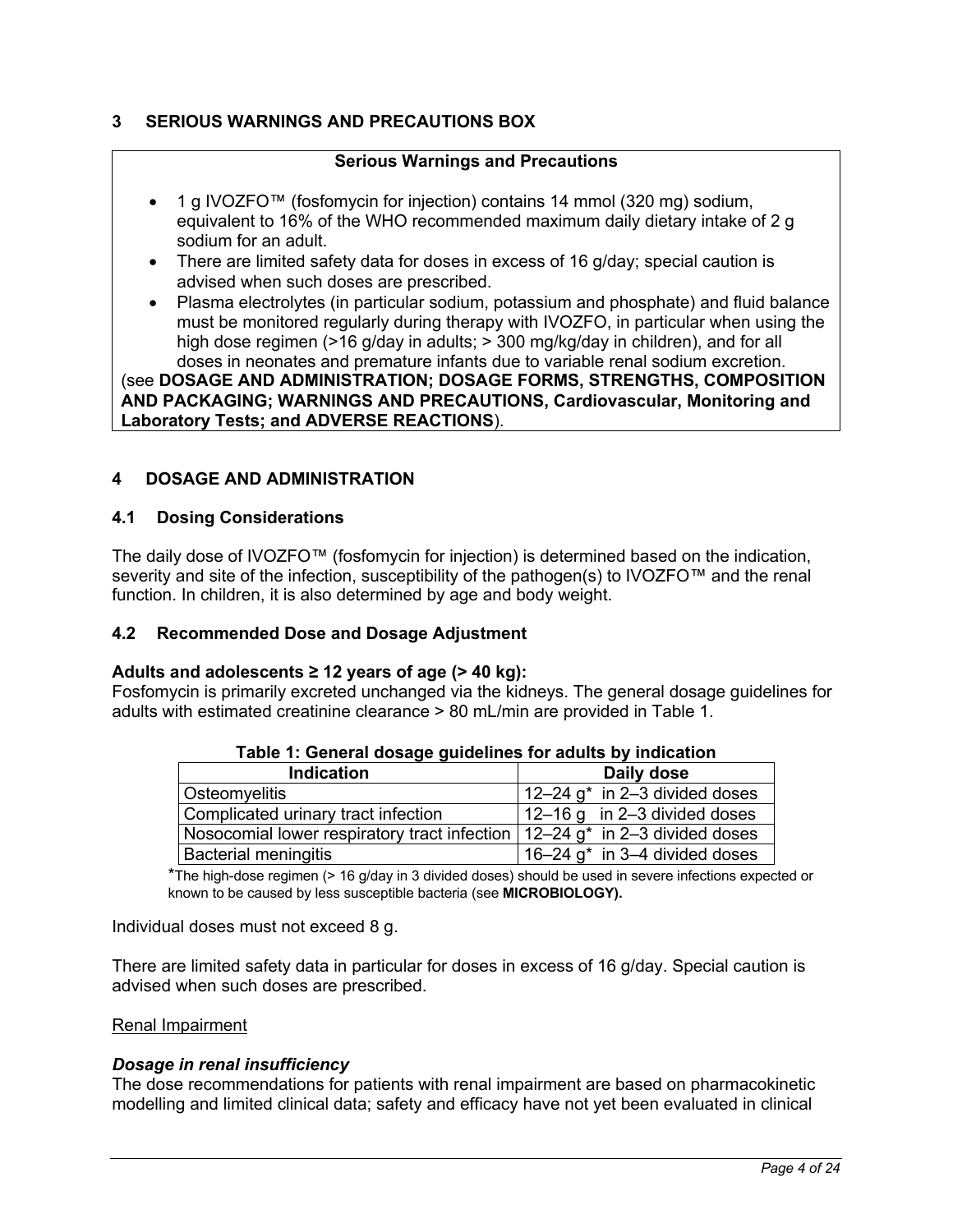trials.

It is unclear if dose reductions are necessary for patients with an estimated creatinine clearance between 40–80 mL/min. Great caution should be exercised in these cases, particularly if doses at the higher end of the recommended range are considered.

In patients with impaired renal function, the dose of IVOZFO™ (fosfomycin for injection) must be adjusted to the degree of renal impairment.

Dose titration should be based on creatinine clearance values. In adults, creatinine clearance may be calculated according to the following formula by Cockroft and Gault:

Creatinine clearance (CL<sub>CR</sub>) in men [mL/min] =  $1.2 \times (140 - Age \text{ [years]}) \times Body Weight \text{ [kg]}$ 

Serum Creatinine [µmol/L]

Creatinine Clearance (CL<sub>CR</sub>) in women (mL/min) =  $(140 - Age$  [years]) x Body Weight [kg] Serum Creatinine [µmol/L]

| <b>CL<sub>CR</sub></b> patient | Daily dosage recommended*  |  |
|--------------------------------|----------------------------|--|
|                                |                            |  |
| 40 mL/min                      | 70% (in 2-3 divided doses) |  |
| 30 mL/min                      | 60% (in 2-3 divided doses) |  |
| $20 \text{ mL/min}$            | 40% (in 2-3 divided doses) |  |
| 10 $mL/min$                    | 20% (in 1-2 divided doses) |  |

\*The dose is expressed as a proportion of the dose that would have been considered appropriate if the patient's renal function were normal.

The first dose should be increased by 100% (loading dose), but must not exceed 8 g.

### *Dosage in patients undergoing renal replacement therapy*

Patients undergoing chronic intermittent dialysis (every 48 hours) should receive 2 g of IVOZFO™ at the end of each dialysis session.

During continuous veno-venous hemofiltration (post-dilution CVVHF), IVOZFO™ is effectively eliminated. Patients undergoing post-dilution CVVHF will not require any dose adjustment (see **PHARMACOKINETICS, Renal Insufficiency**).

No clinical data exist for intravenous IVOZFO™ in patients undergoing pre-dilution CVVHF or other forms of renal replacement therapy.

### Hepatic impairment

There are no data indicating that dose adjustment is necessary in patients with hepatic impairment.

### Elderly patients

The recommended doses for adults should be used in elderly patients. Caution is advised when considering the use of doses at the higher end of the recommended range (see *Dosage in renal insufficiency* above).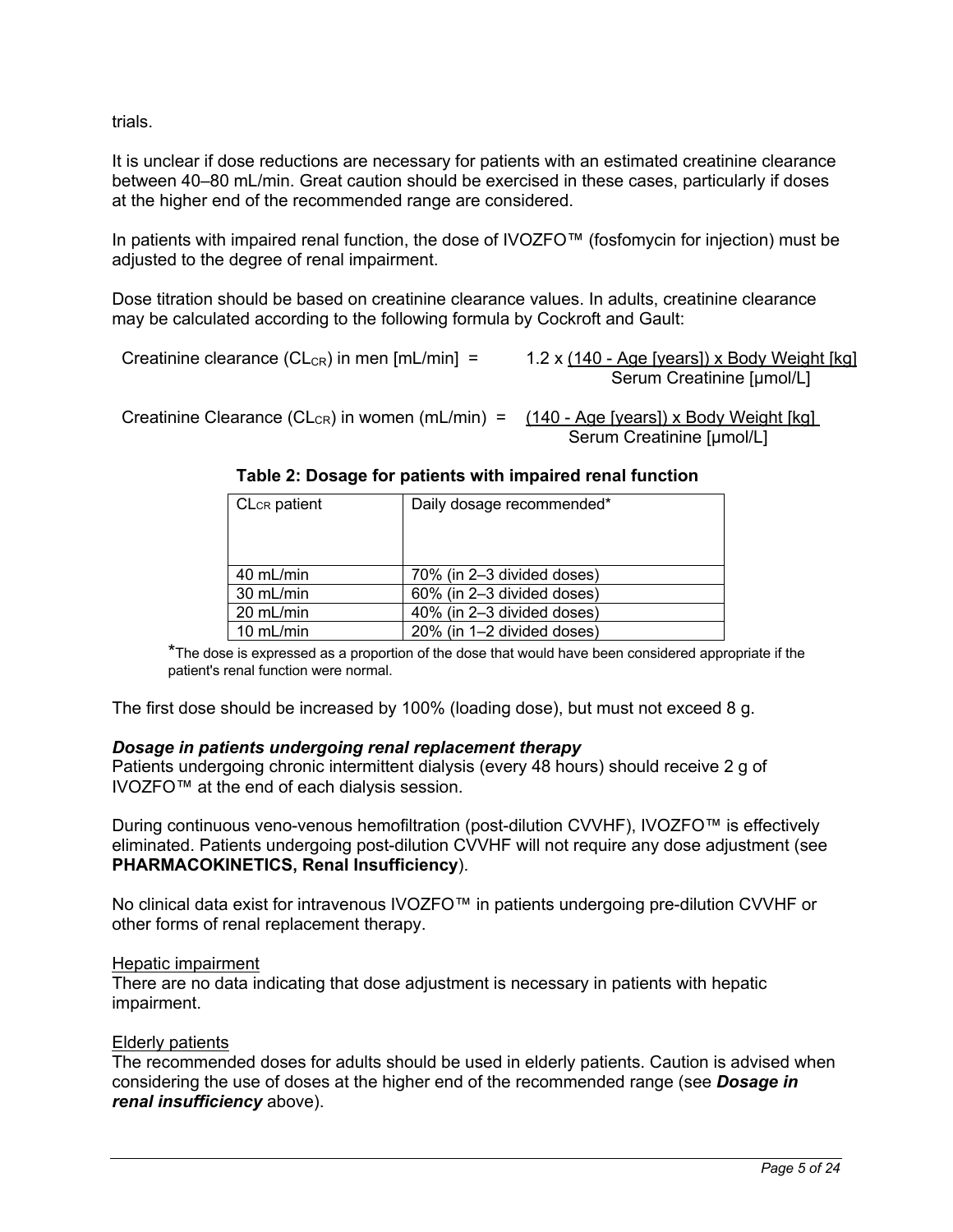## **Neonates, infants and children < 12 years of age (< 40 kg):**

Dose recommendations are based on very limited data. Fosfomycin is primarily excreted unchanged by the kidneys. No dose recommendations can be made for children with renal impairment.

There are no data indicating that dose adjustment is necessary in patients with hepatic impairment.

The dosage of IVOZFO™ in children should be based on age and body weight (BW):

| Table 3: general dosage guidelines for pediatrics < 12 years of age (< 40 kg) |                      |  |  |
|-------------------------------------------------------------------------------|----------------------|--|--|
| Age/weight                                                                    | Daily dose           |  |  |
| Premature neonates                                                            | 100 mg/kg BW         |  |  |
| $\vert$ (age <sup>a</sup> < 40 weeks)                                         | in 2 divided doses   |  |  |
| Neonates                                                                      | 200 mg/kg BW         |  |  |
| $\vert$ (age <sup>a</sup> 40–44 weeks)                                        | in 3 divided doses   |  |  |
| Infants 1-12 months                                                           | $200-300b$ mg/kg BW  |  |  |
| (up to 10 kg BW)                                                              | in 3 divided doses   |  |  |
| Infants and children aged 1-12 years                                          | 200 $-400b$ mg/kg BW |  |  |
| $(10 - 40 \text{ kg BW})$                                                     | in 3-4 divided doses |  |  |

<sup>a</sup>Sum of gestational and postnatal age.

bThe high-dose regimen (>300 mg/kg/day) may be considered for severe infections and or serious infections (such as meningitis), in particular when known or suspected to be caused by organisms with moderate susceptibility (see **MICROBIOLOGY)**.

### **4.3 Administration**

### **Method of administration**

IVOZFO™ (fosfomycin for injection) is intended for intravenous administration. The duration of infusion should be at least 15 minutes for a 2 gram dose, 30 minutes for a 4 gram dose and 60 minutes for an 8 gram dose. Isolated reports from the literature indicate that extending the infusion time to up to 4 hours might reduce the risk of hypokalemia. In patients with high risk of hypokalemia, an extended infusion time (up to 4 hours for the 4g and 8g strengths) might be considered.

Use only clear solutions.

As damaging effects can result from inadvertent intra-arterial administration of IVOZFO, it is essential to ensure that IVOZFO™ is only administered into veins.

### **Duration of treatment**

Treatment duration should take into account the type of infection, the severity of the infection as well as the patient's clinical response. Relevant therapeutic guidelines should be adhered to when deciding treatment duration.

### **4.4 Reconstitution**

### Preparation of the solution for infusion

**IVOZFO™ (fosfomycin for injection) must be reconstituted and diluted prior to administration.** Use Dextrose 5% in Water (D5W) for reconstitution of the powder. It is not recommended to use Sodium Chloride containing solutions for reconstitution of IVOZFO™ due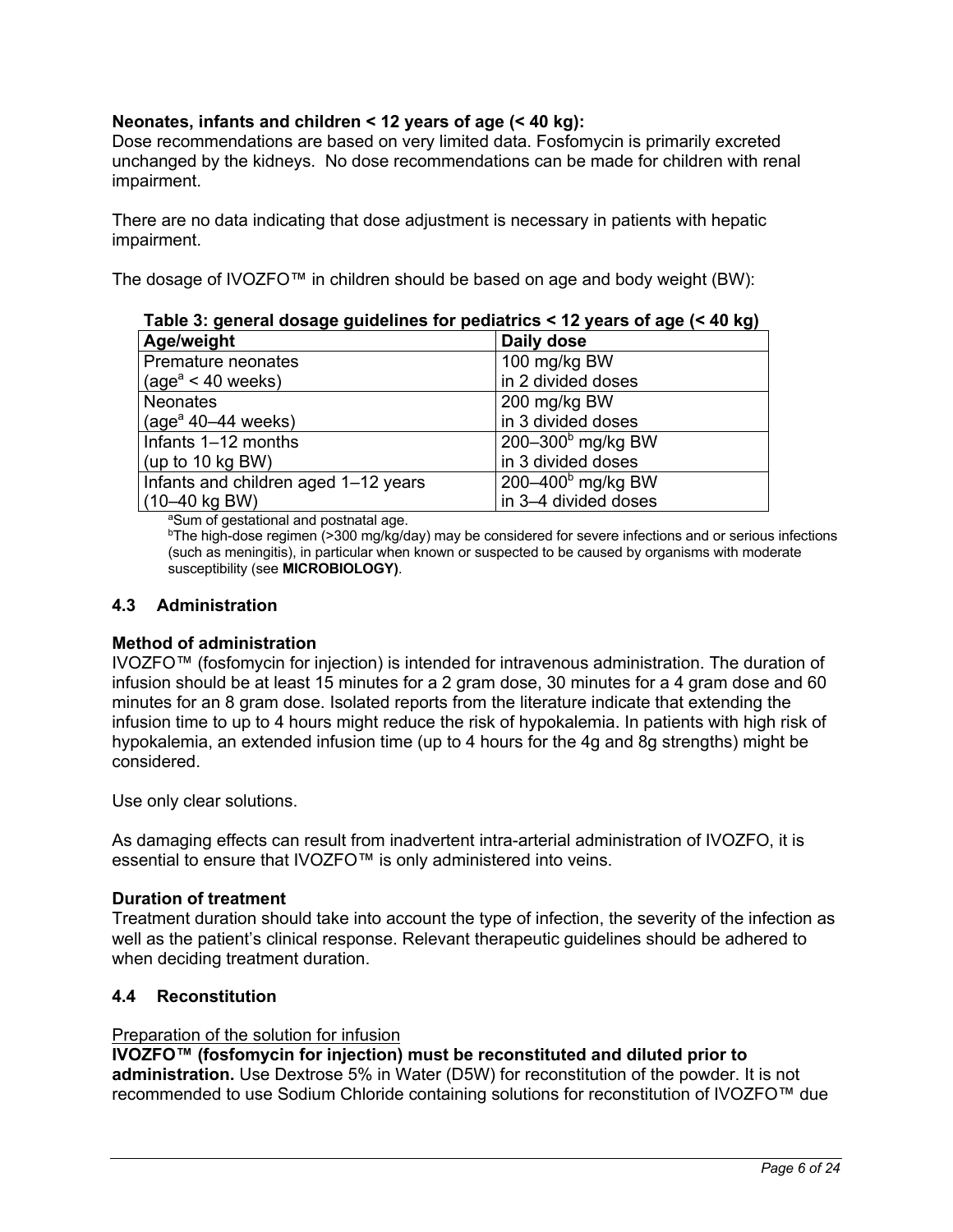## to their additional sodium load (See **WARNINGS AND PRECAUTIONS)**.

### **Reconstitution**

Shake the vial prior to reconstitution to loosen up the powder. Reconstitute the 2 gram vial with 10 mL of diluent. Reconstitute the 4 gram vial with 20 mL of the diluent. Reconstitute the 8 gram vial with 40 mL of diluent. Shake well to dissolve. A slight degree of warming occurs when the powder is dissolved. Visually ensure that the powder is completely dissolved.

**Caution:** This intermediate solution is not for direct infusion. Withdraw the solution completely from the original vial. Upon reconstitution with D5W, further dilute the product immediately (see below). If not used immediately, the reconstituted product should be protected from light and stored at 2-8°C in the vial for no longer than 48 hours.

### **Dilution**

For a **2 gram** dose, transfer the reconstituted contents of the 2 gram vial into a D5W PVC bag with 50 mL D5W (Dextrose 5% in Water) to reach a total volume of 60 mL.

For a **4 gram** dose, transfer the reconstituted contents of the 4 gram vial into a D5W PVC bag with 100 mL D5W (Dextrose 5% in Water) to reach a total volume of 120 mL.

For an **8 gram** dose, transfer the reconstituted contents of the 8 gram vial into a D5W PVC bag with 250 mL D5W (Dextrose 5% in Water) to reach a total volume of 290 mL.

The diluted product should be used immediately. If not used immediately, the diluted product should be protected from light and stored at 2-8°C or 25°C in the PVC bags for no longer than 48 hours.

The reconstituted product should be protected from light.

| <b>Vial Size</b> | <b>Volume of Diluent to be</b><br><b>Added to Vial</b> | <b>Volume of final</b><br>solution | <b>Infusion Time</b><br>(minutes) |
|------------------|--------------------------------------------------------|------------------------------------|-----------------------------------|
| 2 <sub>g</sub>   | $10 \mathrm{m}$                                        | 60 mL D5W                          | 15                                |
| 4 g              | 20 mL                                                  | 120 mL D5W                         | 30                                |
| 8 g              | 40 mL                                                  | 290 mL D5W                         | 60                                |

### **Table 4- Reconstitution**

The concentration of the final solution should not exceed 40 mg/mL.

The resulting solution for infusion is clear and colourless to slightly yellowish.

Inspect the product visually for particulate matter and discoloration prior to administration. DO NOT use if solution appears hazy, contains particles. Discard unused portion.

Check the container for minute leaks prior to use by squeezing the bag firmly; ensure that the seal is intact. If leaks are found, discard solution as sterility may be impaired.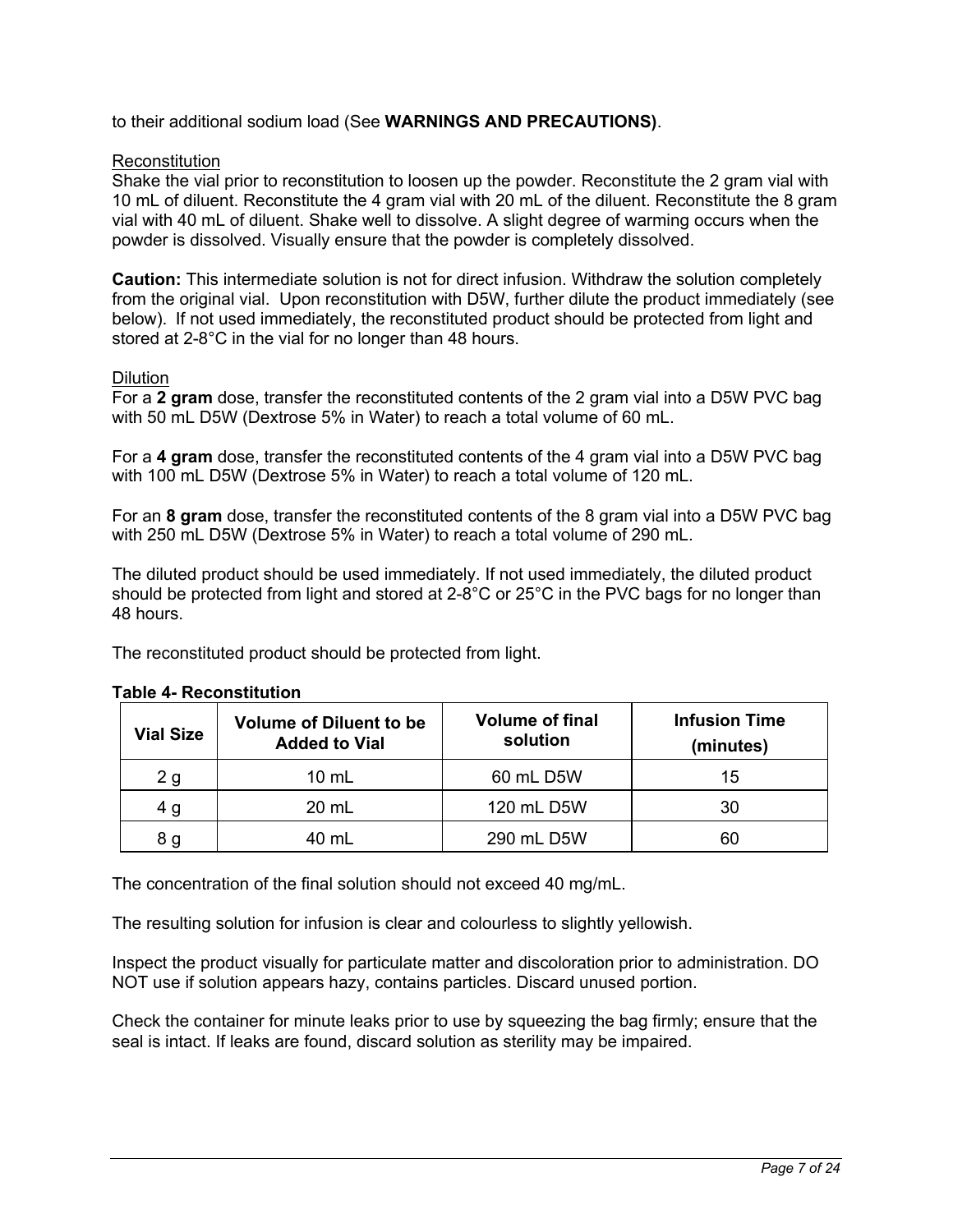### **Incompatibilities**

Although no chemical/pharmaceutical incompatibilities have been found, fosfomycin solutions should not be mixed together with other parenteral preparations.

### **4.5 Missed Dose**

If a dose is missed, it should be given as soon as possible. However, if it is less than two hours before the time for the next dose, no additional dose should be given and the regular dosing schedule should be resumed.

## **5 OVERDOSAGE**

Experience regarding overdose with IVOZFO™ (fosfomycin for injection) is limited. Cases of hypotonia, somnolence, electrolytes disturbances (including hypernatremia, hypokalemia, hypophosphatemia), thrombocytopenia and hypoprothrombinemia have been reported with parenteral use of fosfomycin. In the event of overdose, the patient must be monitored (particularly for plasma/serum electrolyte levels), and treatment should be symptomatic and supportive. Rehydration is recommended to promote urinary elimination of the drug. Fosfomycin is effectively cleared from the body by hemodialysis with a mean elimination half-life of approximately 4 hours.

For management of a suspected drug overdose, contact your regional poison control centre.

## **6 DOSAGE FORMS, STRENGTHS, COMPOSITION AND PACKAGING**

### **Table 5– Dosage Forms, Strengths, Composition and Packaging.**

| Dosage Form /<br>Route of<br><b>Strength/Composition</b><br><b>Administration</b> |                                                      | <b>Non-medicinal Ingredients</b> |
|-----------------------------------------------------------------------------------|------------------------------------------------------|----------------------------------|
| intravenous                                                                       | Powder for solution 2 g, 4 g and 8 g   Succinic acid |                                  |

Each vial with 2.69 g of powder contains 2.64 g fosfomycin sodium, corresponding to 2 g fosfomycin and 0.64 g sodium.

Each vial with 5.38 g of powder contains 5.28 g fosfomycin sodium, corresponding to 4 g fosfomycin and 1.28 g sodium.

Each vial with 10.76 g of powder contains 10.56 g fosfomycin sodium, corresponding to 8 g fosfomycin and 2.56 g sodium.

IVOZFO™ (fosfomycin for injection) is supplied in clear type-I glass vials with a rubber stopper (bromobutyl rubber) and pull-off cap containing 2 g (in 30 mL vial), 4 g (in 30 mL vial) or 8 g (in 50 mL vial) of fosfomycin, respectively, in packs of 10 vials each.

### **7 WARNINGS AND PRECAUTIONS**

Please see the Serious Warnings and Precautions Box at the beginning of Part I: Health Professional Information.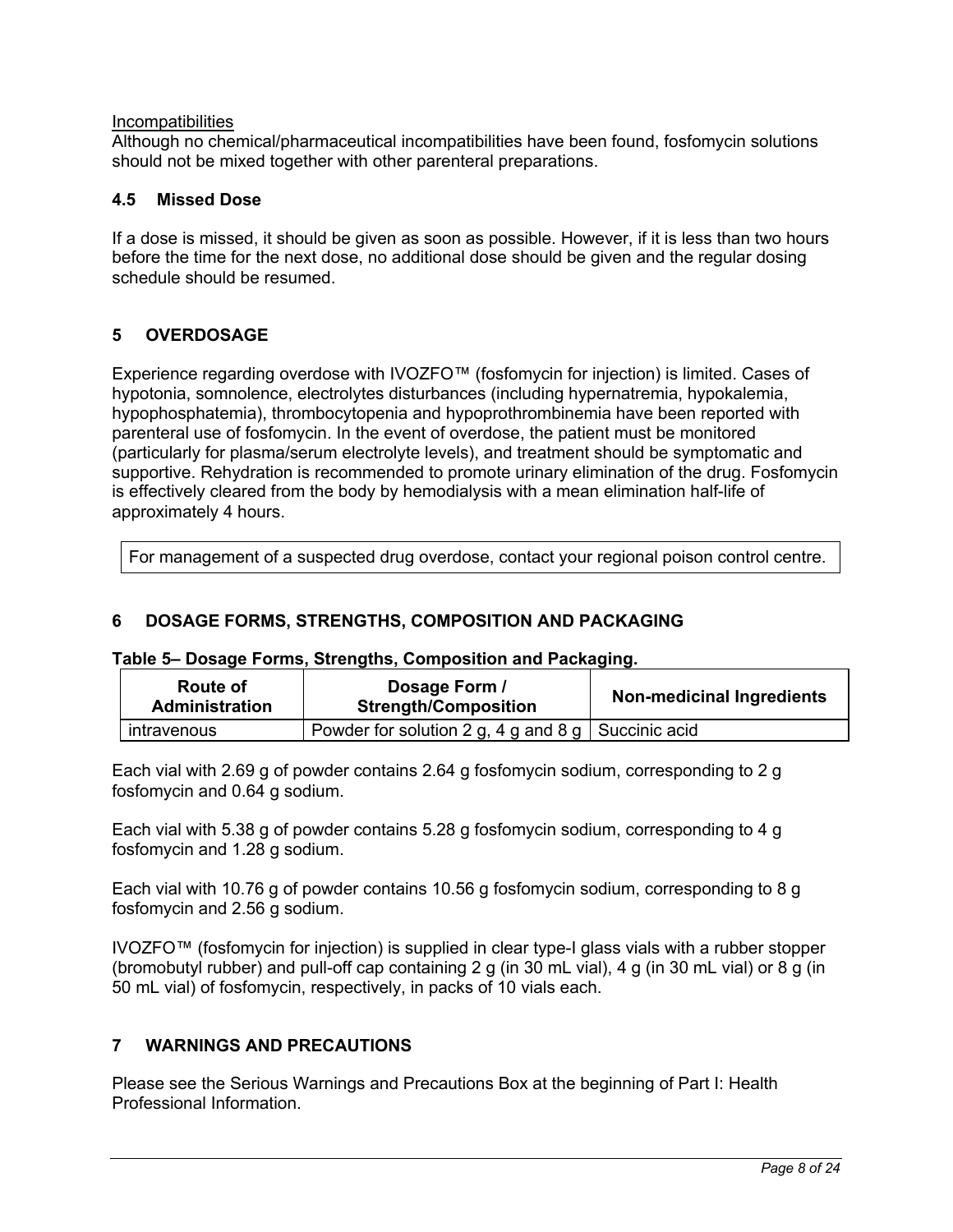### **Cardiovascular**

1 g IVOZFO™ (fosfomycin for injection) (equivalent to 1.32 g fosfomycin sodium) contains 14 mmol (320 mg) sodium, equivalent to 16% of the WHO recommended maximum daily dietary intake of 2 g sodium for an adult. Due to the additional sodium load, caution is advised when IVOZFO™ is used in patients with cardiac insufficiency, hypertension, hyperaldosteronism, hypernatremia or pulmonary edema. A high sodium load may also result in decreased levels of potassium in serum or plasma. Blood potassium levels should also be monitored, in particular in digitalized heart failure patients (see **ADVERSE REACTIONS, Monitoring and Laboratory Tests).**

The action of cardiac glycosides can be potentiated by potassium deficiency.

### **Gastrointestinal**

### *Clostridium difficile-associated disease*

Clostridium difficile-associated disease (CDAD) has been reported with the use of many antibacterial agents, including IVOZFO™ (see **ADVERSE REACTIONS**). CDAD may range in severity from mild diarrhea to fatal colitis. It is important to consider this diagnosis in patients who present with diarrhea, symptoms of colitis, pseudomembranous colitis, toxic megacolon, or perforation of the colon subsequent to the administration of any antibacterial agent. CDAD has been reported to occur over 2 months after the administration of antibacterial agents.

Treatment with antibacterial agents may alter the normal flora of the colon and may permit overgrowth of *Clostridium difficile*. *C. difficile* produces toxins A and B, which contribute to the development of CDAD. CDAD may cause significant morbidity and mortality. CDAD can be refractory to antimicrobial therapy.

If the diagnosis of CDAD is suspected or confirmed, appropriate therapeutic measures should be initiated. Mild cases of CDAD usually respond to discontinuation of antibacterial agents not directed against *C. difficile*. In moderate to severe cases, consideration should be given to management with fluids and electrolytes, protein supplementation, and treatment with an antibacterial agent clinically effective against *C. difficile*. Surgical evaluation should be instituted as clinically indicated; as surgical intervention may be required in certain severe cases.

### **Hepatic/Biliary/Pancreatic**

Liver injury, usually reversible upon discontinuation of therapy, has been seen with use of fosfomycin, including steatosis and hepatitis. Liver function should be monitored periodically during intravenous fosfomycin treatment.

Patients with hepatic cirrhosis should be closely monitored for sodium overload.

### **Immune**

Acute, potentially life-threatening hypersensitivity reactions (anaphylactic shock) may occur in very rare cases. At the first signs (including sweating, nausea, cyanosis), the infusion of IVOZFO™ (fosfomycin for injection) must be immediately discontinued. The intravenous line should be left in place. Depending upon the clinical situation, appropriate emergency measures may need to be initiated.

### **Monitoring and Laboratory Tests**

1 g IVOZFO™ (fosfomycin for injection) (equivalent to 1.32 g fosfomycin sodium) contains 14 mmol (320 mg) sodium, equivalent to 16% of the WHO recommended maximum daily dietary intake of 2 g sodium for an adult. One vial with 2 g of IVOZFO™ contains 28 mmol (640 mg)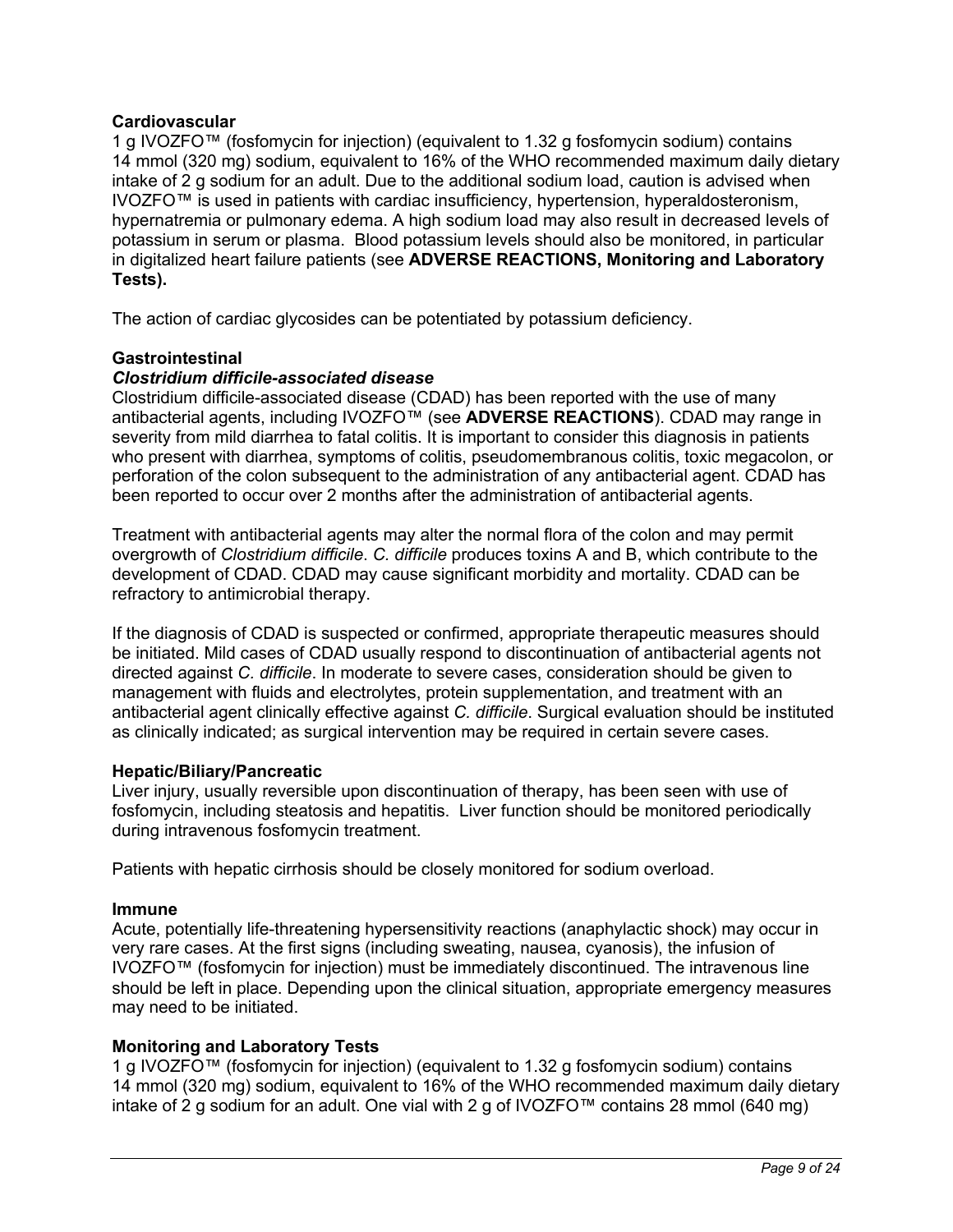sodium, one vial with 4 g IVOZFO™ contains 56 mmol (1,280 mg) sodium and one vial with 8 g of IVOZFO™ contains 111 mmol (2,560 mg) sodium.

A high sodium load associated with the use of IVOZFO™ may result in decreased levels of potassium in serum or plasma. A low-sodium diet is recommended during treatment. The substitution of potassium may be necessary in some cases. Serum electrolyte levels and water balance must be monitored regularly during therapy (see **WARNINGS AND PRECAUTIONS, Cardiovascular; and ADVERSE REACTIONS**).

Hypokalemia may result in varied symptoms such as weakness, tiredness or edema and/or muscle twitching. Severe forms may cause hyporeflexia and cardiac arrhythmia. Hypernatremia may be associated with hypertension and signs of fluid overload such as edema (see **WARNINGS AND PRECAUTIONS, Cardiovascular; and ADVERSE REACTIONS).**

### **Renal**

Fosfomycin is primarily excreted unchanged by the kidneys. In patients with severe renal insufficiency (creatinine clearance ≤ 40mL/min), the elimination of IVOZFO™ (fosfomycin for injection) is substantially slowed. (See **DOSAGE AND ADMINISTRATION, Recommended Dose and Dosage Adjustment,** *Dosage in renal insufficiency*).

Data on fosfomycin clearance by continuous veno-venous hemofiltration is very limited and fosfomycin clearance may be extensive. Patients undergoing renal replacement therapy should be closely monitored for clinical efficacy and for adverse events.

### **Susceptibility/Resistance**

Consideration should be given to co-administering IVOZFO™ (fosfomycin for injection) with another antibacterial agent, especially when treating multidrug-resistant pathogens, taking into account the remaining susceptibilities of the pathogen(s) under treatment. As it is unknown whether the development of resistance to IVOZFO™ is higher when it is used as a monotherapy, co-administration with other antibacterials should also be considered in order to prevent the emergence of resistance.

### **Sexual Health**

*Fertility:* To date, in humans no reduction in fertility after therapy with fosfomycin has been reported. In male and female rats, reduced fertility was observed after the oral administration of fosfomycin at supra-therapeutic doses (see **NON-CLINICAL TOXICOLOGY**).

### **7.1 Special Populations**

### **7.1.1 Pregnant Women**

No clinical studies of fosfomycin use in pregnant women are available. Fosfomycin crosses the placental barrier. IVOZFO™ should therefore not be prescribed to pregnant women unless the benefit to the mother outweighs the risk to the fetus.

Animal studies do not indicate direct or indirect harmful effects with respect to pregnancy, embryonal/fetal development, parturition or postnatal development (see **NON-CLINICAL TOXICOLOGY**).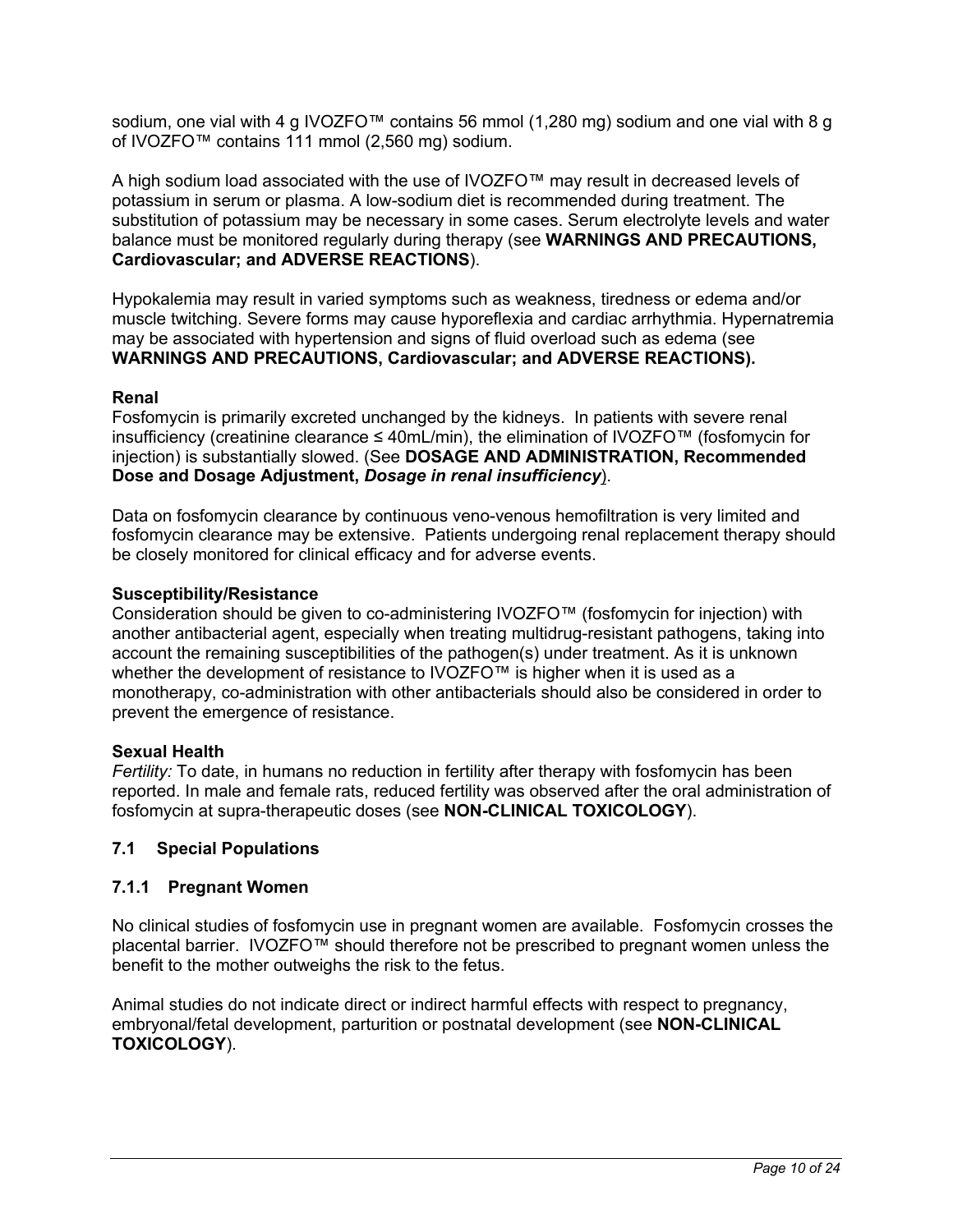## **7.1.2 Breast-feeding**

Fosfomycin is excreted in human milk in low concentrations. No information is available on the effects of fosfomycin on the breast-fed child or on milk production.

The developmental and health benefits of breastfeeding should be considered along with the mother's clinical need for IVOZFO™ and any potential adverse effects on the breastfed child from IVOZFO™ or from the underlying maternal condition.

## **7.1.3 Pediatrics**

Limited safety information is available from the pediatric population. Frequency, type and severity of adverse reactions may be expected to be similar to the adult population.

## **7.1.4 Geriatrics**

No dose adjustment is necessary based on age alone. However, renal function should be assessed and the dose should be reduced if there is evidence of renal impairment (see **DOSAGE AND ADMINISTRATION, Recommended Dose and Dosage Adjustment,** *Dosage in renal impairment*).

## **8 ADVERSE REACTIONS**

### **8.1 Adverse Reaction Overview**

The most commonly reported adverse reactions during treatment are gastrointestinal disturbances and injection site reactions. Other important adverse reactions include hypokalemia and/or hypernatremia.

### **8.2 Post-Market Adverse Reactions**

Adverse drug reactions are listed by body system and frequency in accordance with the following classification:

| Very common: | $\geq 1/10$                                 |
|--------------|---------------------------------------------|
| Common:      | $≥ 1/100$ to < 1/10                         |
| Uncommon:    | $\geq 1/1,000$ to < 1/100                   |
| Rare:        | $\geq 1/10,000$ to < 1/1,000                |
| Very rare:   | < 1/10,000                                  |
| Not known:   | cannot be estimated from the available data |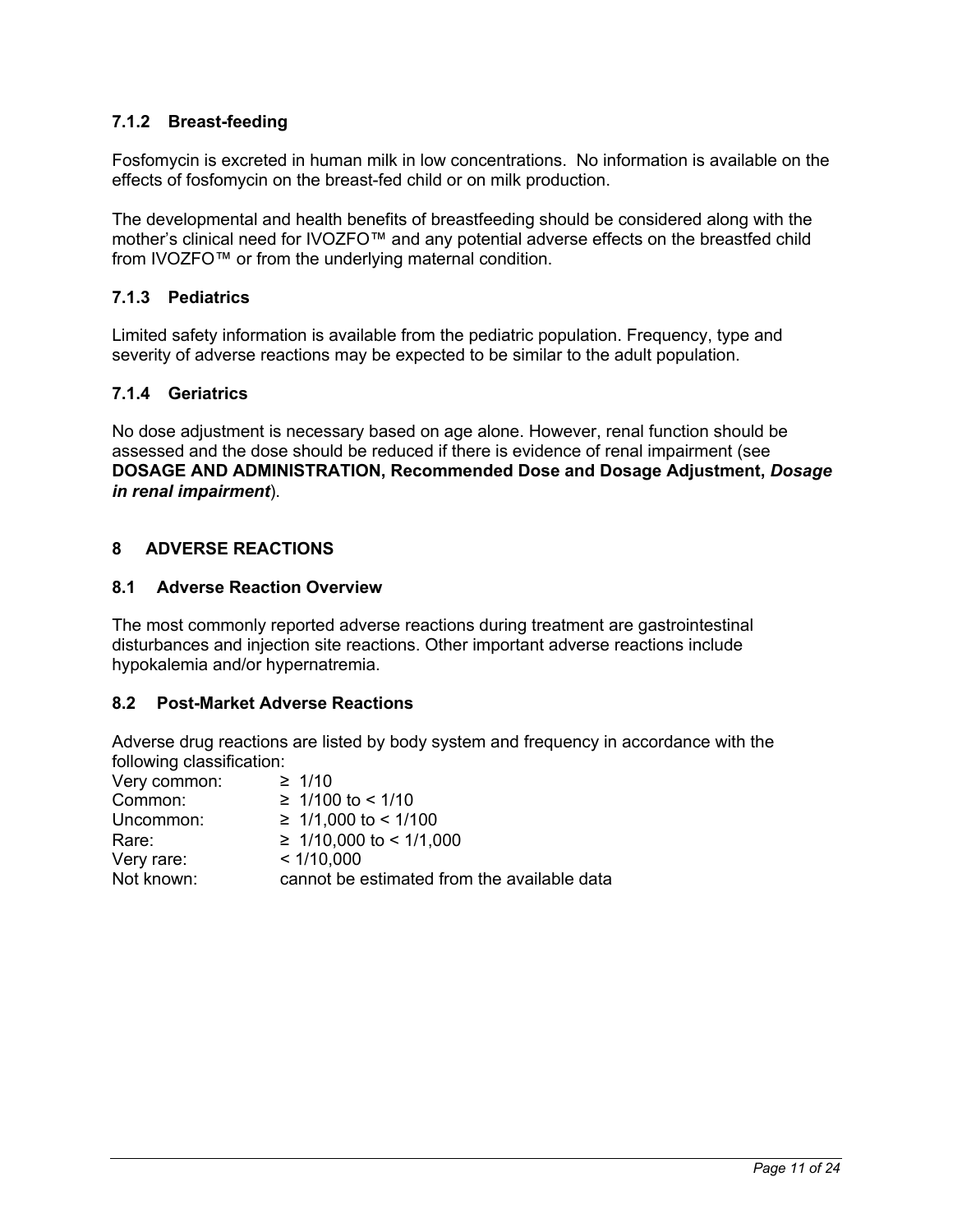| <b>System Organ</b>                 | <b>Frequency</b>       | <b>Adverse Drug Reactions</b>                                         |  |
|-------------------------------------|------------------------|-----------------------------------------------------------------------|--|
| <b>Class</b>                        | Category               |                                                                       |  |
| <b>Blood and</b><br>Rare            |                        | Aplastic anemia, eosinophilia                                         |  |
| lymphatic                           | Frequency not          | Agranulocytosis, granulocytopenia,                                    |  |
| system                              | known                  | leucopenia, pancytopenia,                                             |  |
| disorders                           |                        | thrombocytopenia, neutropenia                                         |  |
| Immune                              | Very rare              | Anaphylactic shock                                                    |  |
| system                              |                        |                                                                       |  |
| disorders                           |                        |                                                                       |  |
| Metabolism                          | Common                 | Hypernatremia and/or hypokalemia                                      |  |
| and nutrition<br>disorders          | Uncommon               | Decreased appetite, edema                                             |  |
|                                     | Frequency not<br>known | Hypophosphatemia                                                      |  |
| Psychiatric                         | Frequency not          | Confusion                                                             |  |
| disorders                           | known                  |                                                                       |  |
| <b>Nervous</b>                      | Uncommon               | Dysgeusia, headache                                                   |  |
| system                              |                        |                                                                       |  |
| disorders                           |                        |                                                                       |  |
| Eye disorders                       | Very rare              | Visual impairment                                                     |  |
| Ear and                             | Uncommon               | Vertigo                                                               |  |
| labyrinth                           |                        |                                                                       |  |
| disorders                           |                        |                                                                       |  |
| Cardiac                             | Frequency not          | Tachycardia, congestive cardiac failure                               |  |
| disorders                           | known                  |                                                                       |  |
| Respiratory,<br>Uncommon<br>Dyspnea |                        |                                                                       |  |
| thoracic and                        | Frequency not          | Asthmatic attack                                                      |  |
| mediastinal<br>disorders            | known                  |                                                                       |  |
|                                     |                        |                                                                       |  |
| Gastrointestinal<br>disorders       | Common                 | Retching, stomach ache                                                |  |
|                                     | Uncommon               | Nausea, vomiting, diarrhea                                            |  |
|                                     | Frequency not          | Pseudomembranous colitis                                              |  |
|                                     | known                  |                                                                       |  |
| Hepatobiliary<br>disorders          | Uncommon               | Blood alkaline phosphatase, aspartate<br>aminotransferase and alanine |  |
|                                     |                        | aminotransferase increased (transient)                                |  |
|                                     |                        |                                                                       |  |
|                                     | Very rare              | Fatty liver (completely reversible after                              |  |
|                                     |                        | discontinuation of IVOZFO™)                                           |  |
|                                     | Frequency not          | Hepatitis, cholestatic hepatitis, icterus,                            |  |
|                                     | known                  | gamma-GT increased                                                    |  |
| Skin and<br>subcutaneous            | Common                 | Erythematous eruption                                                 |  |
| tissue                              | Uncommon               | Rash                                                                  |  |
| disorders                           | Frequency not          | Angioedema, facial edema, pruritus,                                   |  |
|                                     | known                  | urticaria                                                             |  |

**Table 6: Adverse Drug Reactions reported by System Organ Class**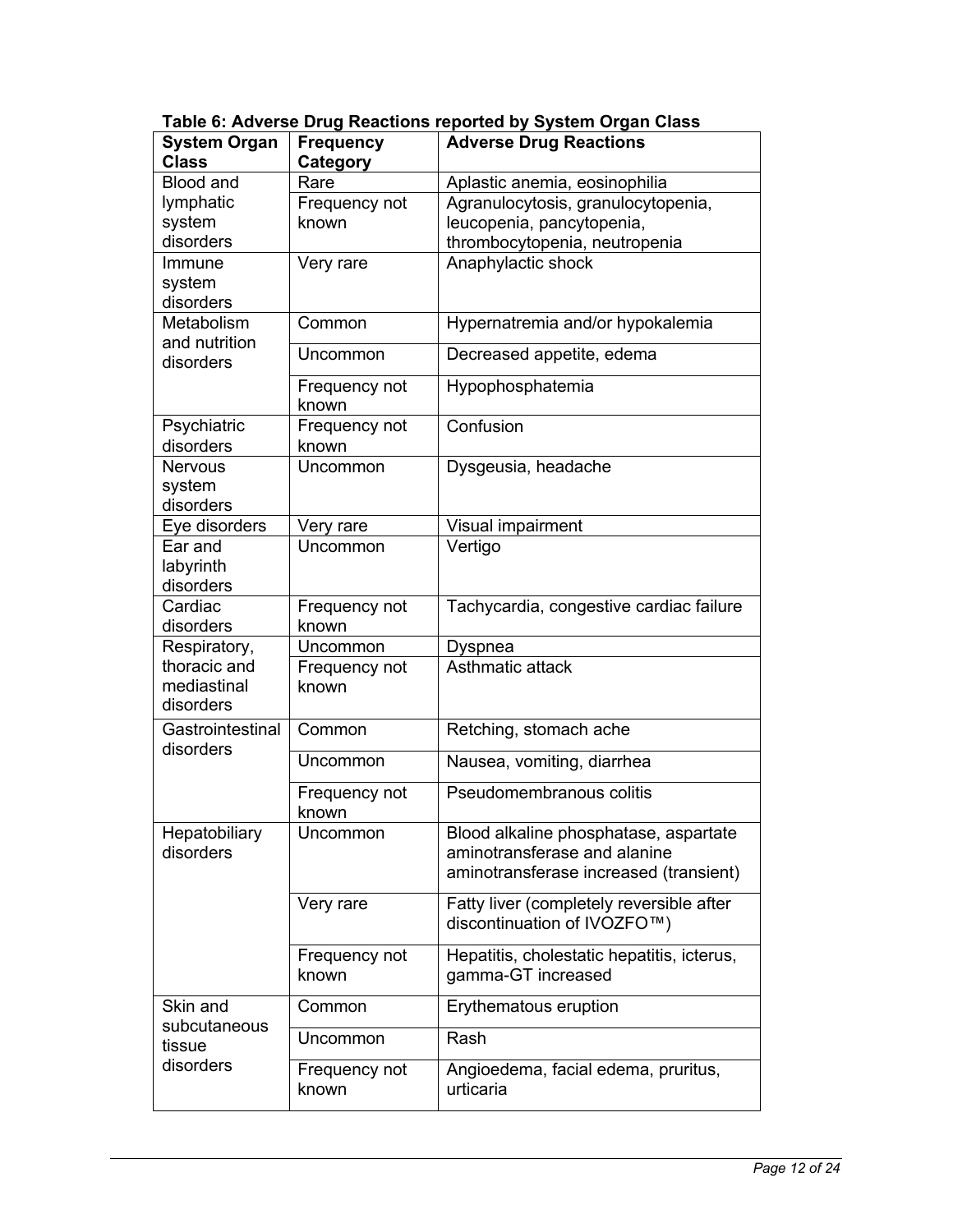| <b>System Organ</b>               | <b>Frequency</b> | <b>Adverse Drug Reactions</b> |  |
|-----------------------------------|------------------|-------------------------------|--|
| <b>Class</b>                      | Category         |                               |  |
| General<br>disorders and          | Common           | Injection site phlebitis      |  |
| administration<br>site conditions | Uncommon         | Fatigue                       |  |

## **Table 6: Adverse Drug Reactions reported by System Organ Class**

### Adverse Reactions (Pediatrics)

Limited safety information is available from the pediatric population. Frequency, type and severity of adverse reactions may be expected to be similar to the adult population.

## **9 DRUG INTERACTIONS**

## **9.1 Drug-Drug Interactions**

No drug-drug interaction studies have been performed with fosfomycin. To date, no clinically relevant pharmacological interactions between fosfomycin and other agents (drugs, stimulants or foodstuffs) have been reported. The action of cardiac glycosides can be potentiated by hypokalemia, which may be seen with use of intravenous fosfomycin (see **WARNINGS AND PRECAUTIONS, Cardiovascular**).

## Combination with other antibiotics

In-vitro tests have shown that the combination of fosfomycin with a β-lactam antibiotic such as penicillin, ampicillin, cefazolin or the class of carbapenems, usually shows an additive to synergistic effect. The same applies to the combination of fosfomycin with most antistaphylococcal (linezolid, quinupristin/dalfopristin, moxifloxacin) agents in the treatment of staphylococcal infections. The combination of fosfomycin with aminoglycosides has predominantly indifferent to additive effects.

## **10 ACTION AND CLINICAL PHARMACOLOGY**

## **10.1 Mechanism of Action**

Fosfomycin exerts a bactericidal effect on proliferating pathogens by preventing the enzymatic synthesis of the bacterial cell wall. Fosfomycin inhibits the first stage of intracellular bacterial cell wall synthesis by blocking peptidoglycan synthesis.

Fosfomycin is actively transported into the bacterial cell via two different transport systems (the sn-glycerol-3-phosphate and hexose-6 transport systems).

## **10.2 Pharmacodynamics**

Limited data indicate that fosfomycin most likely acts in a time-dependent manner.

## **10.3 Pharmacokinetics**

A single intravenous infusion of 4 g and 8 g of fosfomycin in young healthy males resulted in maximum serum concentrations ( $C_{\text{max}}$ ) of approximately 200 and 400  $\mu$ g/mL, respectively. The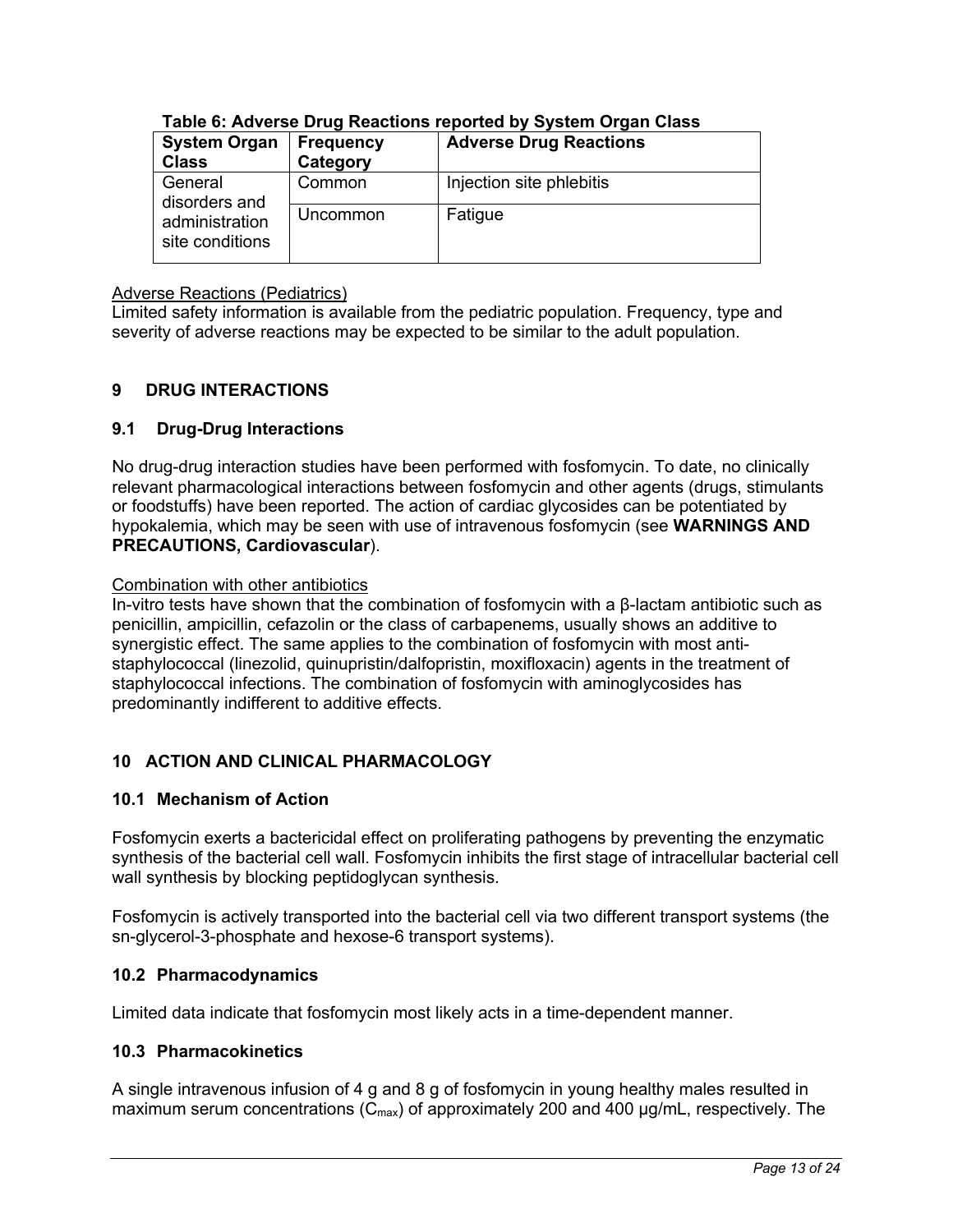serum half-life was approximately 2 hours. In elderly and/or critically ill male and female subjects, single intravenous doses of 8 g of fosfomycin resulted in mean  $C_{\text{max}}$  and half-lives in plasma of approximately 350–380 µg/mL and 3.6–3.8 h, respectively.

Fosfomycin shows linear pharmacokinetic behaviour after intravenous infusion of therapeutically used doses.

**Distribution:** The apparent volume of distribution of fosfomycin is approximately 0.30 L/kg body weight. Fosfomycin is distributed well to tissues. High concentrations are reached in eyes, bones, wound secretions, musculature, cutis, subcutis, lungs and bile. In patients with inflamed meninges, cerebrospinal fluid concentrations reach approximately 20–50% of the corresponding serum levels. Fosfomycin passes the placental barrier. Low quantities were found in human milk (about 8 % of the serum concentrations). The plasma protein binding is negligible.

**Metabolism:** Fosfomycin is not metabolised by the liver and does not undergo enterohepatic circulation. No accumulation is therefore to be expected in patients with hepatic impairment.

**Elimination:** 80–90% of the quantity of IVOZFO™ (fosfomycin for injection) administered to healthy adults is eliminated renally within 10 hours after a single intravenous administration. Fosfomycin is not metabolised, i.e. the biologically active compound is eliminated. In patients with normal or mildly to moderately impaired renal function (creatinine clearance  $\geq 40$  mL/min), approximately 50–60% of the overall dose is excreted within the first 3-4 hours.

### **Special Populations and Conditions**

*Pediatrics:* The pharmacokinetics of fosfomycin in children and adolescents aged 3–15 years as well as in term newborns with normal renal function are generally similar to those of healthy adult subjects. However, in renally healthy neonates and infants up to 12 months, the glomerular filtration rate is physiologically decreased compared to older children and adults. This is associated with a prolongation of the elimination half-life of fosfomycin, depending on the stage of renal maturation.

*Geriatrics:* No dose adjustment is necessary based on age alone. However, renal function should be assessed and the dose should be reduced if there is evidence of renal impairment (see **DOSAGE AND ADMINISTRATION, Recommended Dose and Dosage Adjustment,**  *Dosage in renal insufficiency*).

*Hepatic Insufficiency:* Since fosfomycin is not metabolised by the liver, the pharmacokinetics remain unaffected in this patient group.

*Renal Insufficiency:* In patients with impaired renal function, the elimination half-life is increased proportionally to the degree of renal insufficiency. Patients with creatinine clearance values of 40 mL/min or less require dose adjustments (see also **DOSAGE AND ADMINISTRATION, Recommended Dose and Dosage Adjustment,** *Dosage in renal insufficiency*).

In a study investigating 12 patients under CVVHF customary polyethylene sulfone hemofilters with a membrane surface of 1.2  $m^2$  and a mean ultrafiltration rate of 25 mL/min were employed. In this clinical setting, the mean values of plasma clearance and elimination half-life in plasma were 100 mL/min, and 12 h, respectively.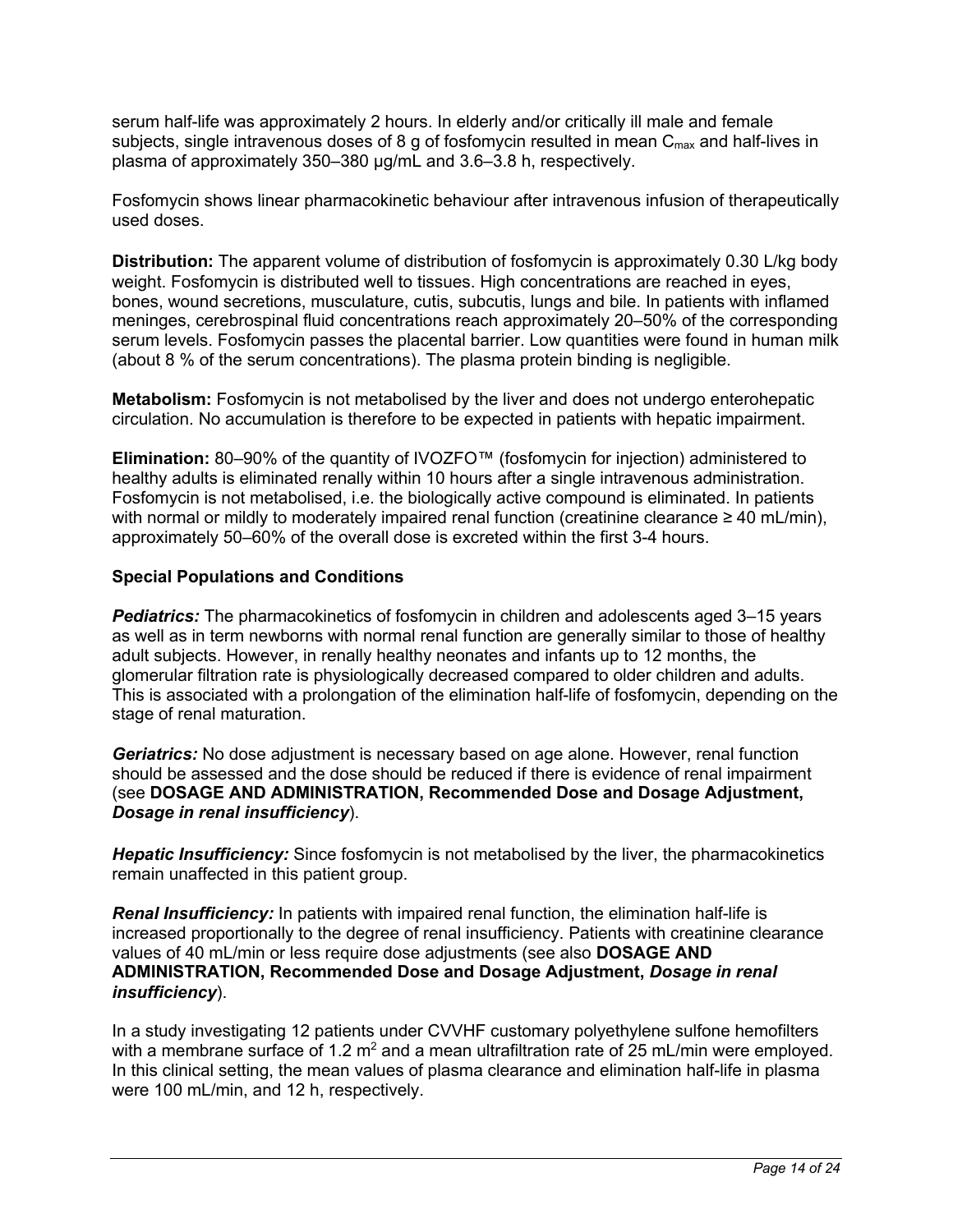## **11 STORAGE, STABILITY AND DISPOSAL**

Shelf life of IVOZFO™: 4 years

Store IVOZFO™ at 15-30°C.

Following dilution into D5W (Dextrose 5% in Water), the product should be used immediately. If not used immediately, the product should be stored protected from light for no longer than 48 hours at 25°C in PVC bags and at 2-8°C in the vial and in PVC bags.

### **For single use only.**

Any unused product or waste material should be disposed as biohazardous waste.

### **12 SPECIAL HANDLING INSTRUCTIONS**

Keep out of sight and reach of children.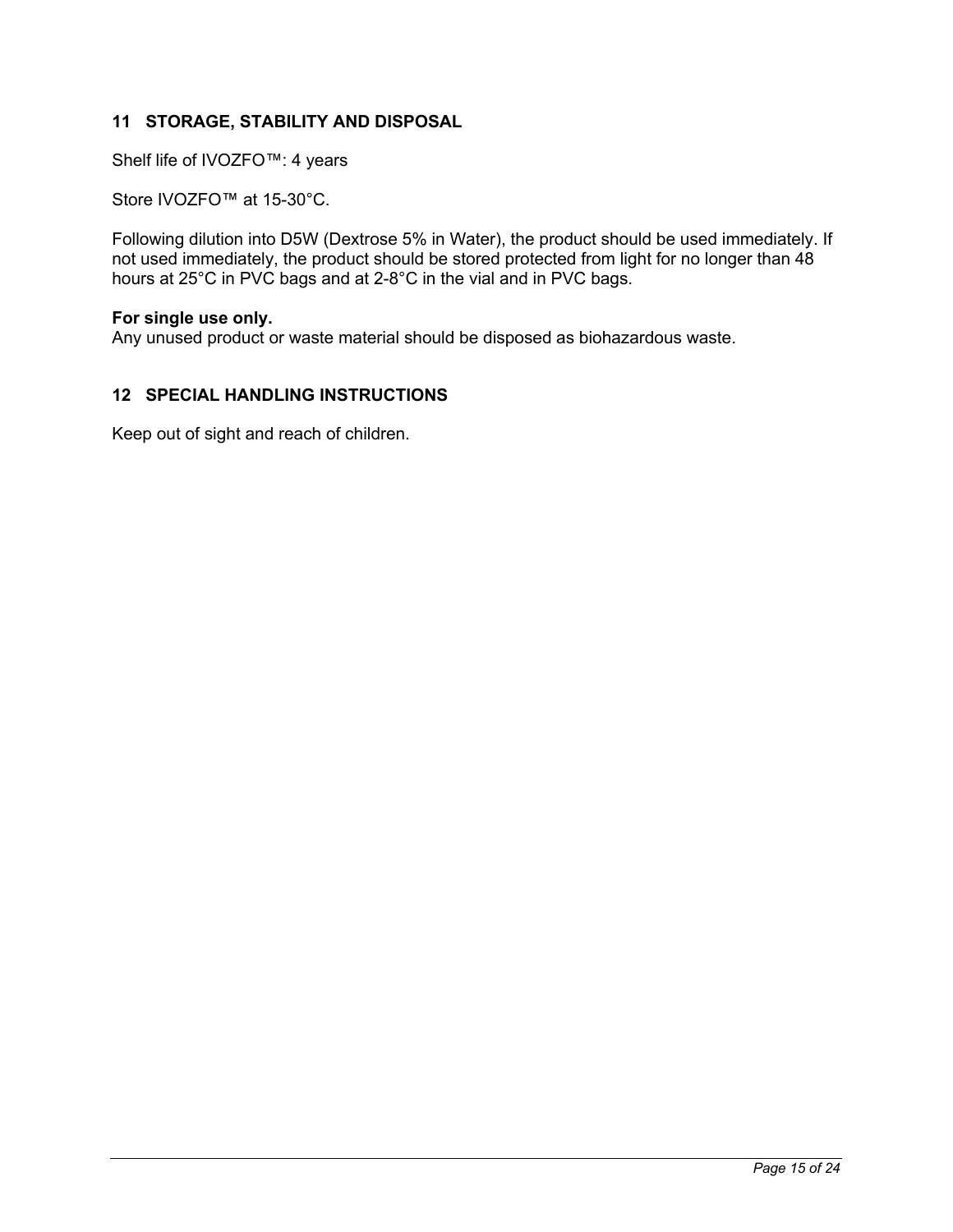## **PART II: SCIENTIFIC INFORMATION**

## **13 PHARMACEUTICAL INFORMATION**

## **Drug Substance**

Proper name: fosfomycin sodium

Chemical name: Disodium (2R, 3S)-(3-methyloxiran-2-yl) phosphonate

Molecular formula and molecular mass:  $C_3-H_5-Na_2-O_4-P$  and 182.02

Structural formula:



Physicochemical properties: Fosfomycin sodium is a white or almost white, very hygroscopic powder. It is very soluble in water, sparingly soluble in methanol, practically insoluble in ethanol and in methylene chloride.

## **14 MICROBIOLOGY**

### **Resistance mechanism**

Main mechanism of resistance is a chromosomal mutation causing an alteration of the bacterial fosfomycin transport systems. Further resistance mechanisms, which are plasmid- or transposon-borne, cause enzymatic inactivation of fosfomycin by binding the molecule to glutathione or by cleavage of the carbon-phosphorus-bond in the fosfomycin molecule, respectively.

### **Cross-resistance**

The mode of action of fosfomycin differs from that of all other antibiotic classes. Fosfomycin was generally found to be active *in-vitro* against clinical isolates of methicillin-resistant *Staphylococci*, vancomycin-resistant *Enterococci*, penicillin- and erythromycin-resistant *Streptococci* and multi-resistant *Pseudomonas*.

### **Susceptibility Testing**

The minimum inhibitory concentration (MIC) assessment method approved for fosfomycin by the US Clinical & Laboratory Standards Institute (CLSI) is the agar dilution method with the agar supplemented with 25 μg/ml of glucose-6-phosphate. The gradient diffusion test (commercialized as, e.g. E-test) is also available for MIC determination for fosfomycin.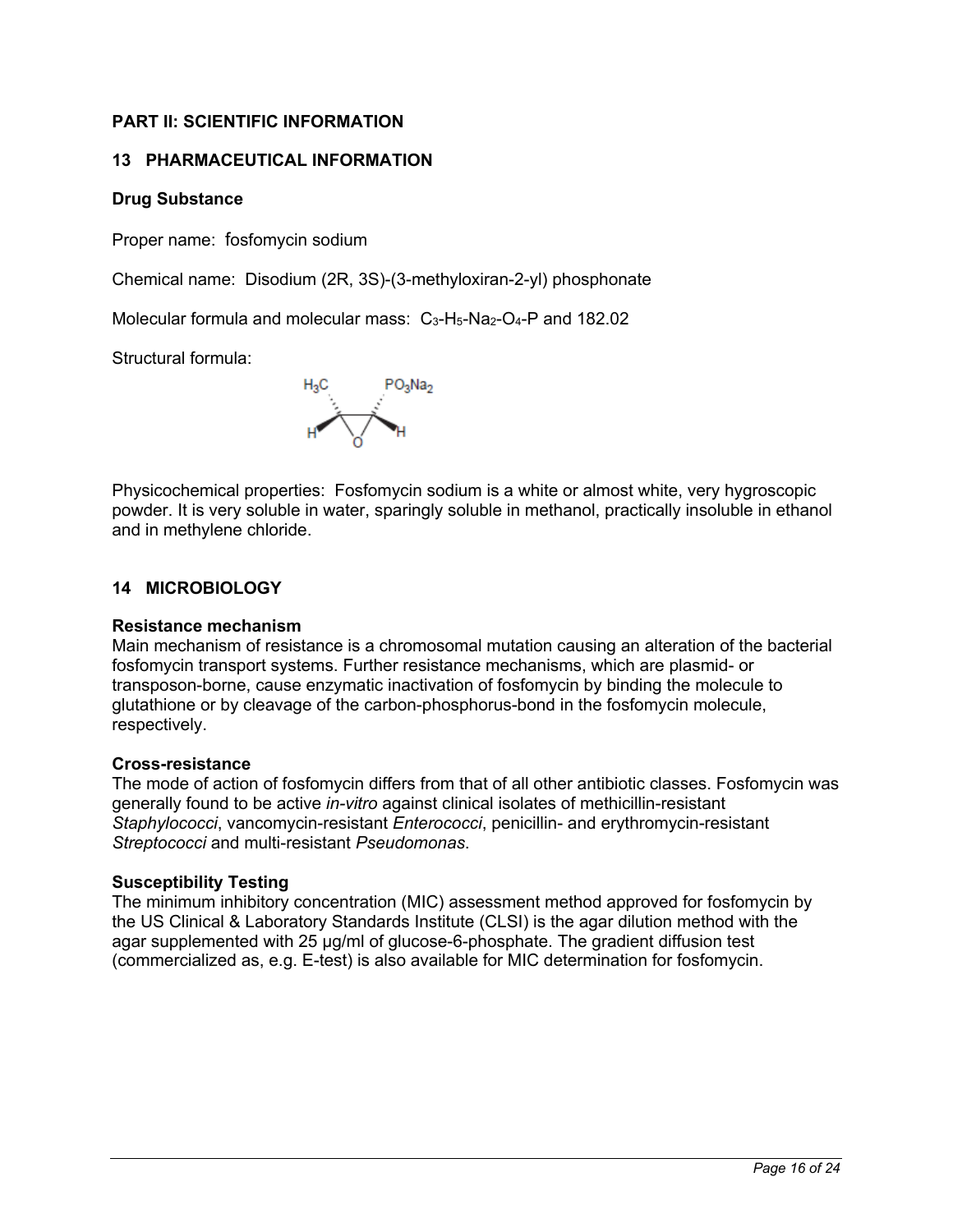### **Antimicrobial spectrum of fosfomycin (in vitro)**

The data predict only the probability of micro-organism susceptibility to fosfomycin.

For intravenous fosfomycin, the susceptibility breakpoints established by the European Committee on Antimicrobial Susceptibility Testing (EUCAST breakpoint table version 9.0 Jan 2019) are provided in Table 7.

### **Table 7: Susceptibility\* breakpoints established by EUCAST for fosfomycin**

| <b>Species</b>      | susceptible    | resistant   |
|---------------------|----------------|-------------|
| Enterobacterales    | $\leq$ 32 mg/L | $>$ 32 mg/L |
| Staphylococcus spp. | $\leq$ 32 mg/L | $>$ 32 mg/L |

\*Agar dilution is the reference method for fosfomycin. MICs must be determined in the presence of glucose-6-phosphate (25 mg/L in the medium). Follow the manufacturers' instructions for commercial systems.

The prevalence of acquired resistance of individual species may vary geographically and over time. Local information about the resistance situation is therefore necessary, particularly in order to ensure appropriate treatment of severe infections.

#### **In-vitro activity spectrum of fosfomycin and resistance**

Table 8 is based on the breakpoint according to EUCAST and comprises organisms relevant for the approved indications:

| Table 8: Organisms relevant for the approved indications |  |  |
|----------------------------------------------------------|--|--|
| <b>Commonly susceptible species</b>                      |  |  |
| Aerobic Gram-positive microorganisms                     |  |  |
| Staphylococcus aureus                                    |  |  |
| Streptococcus pyogenes                                   |  |  |
| Streptococcus pneumoniae                                 |  |  |
| Aerobic Gram-negative microorganisms                     |  |  |
| Citrobacter spp.                                         |  |  |
| Edwardsiella spp.                                        |  |  |
| Enterobacter cancerogenus                                |  |  |
| Escherichia coli                                         |  |  |
| Haemophilus influenzae                                   |  |  |
| Klebsiella oxytoca                                       |  |  |
| Neisseria spp.                                           |  |  |
| Proteus mirabilis                                        |  |  |
| Proteus penneri                                          |  |  |
| Providencia rettgeri                                     |  |  |
| Anaerobic microorganisms                                 |  |  |
| Peptococcus spp.                                         |  |  |
| Peptostreptococcus spp.                                  |  |  |
| Species in which acquired resistance may be a problem    |  |  |
| <b>Gram-positive microorganisms</b>                      |  |  |
| Enterococcus faecalis                                    |  |  |
| Staphylococcus epidermidis                               |  |  |
| <b>Gram-negative microorganisms</b>                      |  |  |
| Enterobacter cloacae                                     |  |  |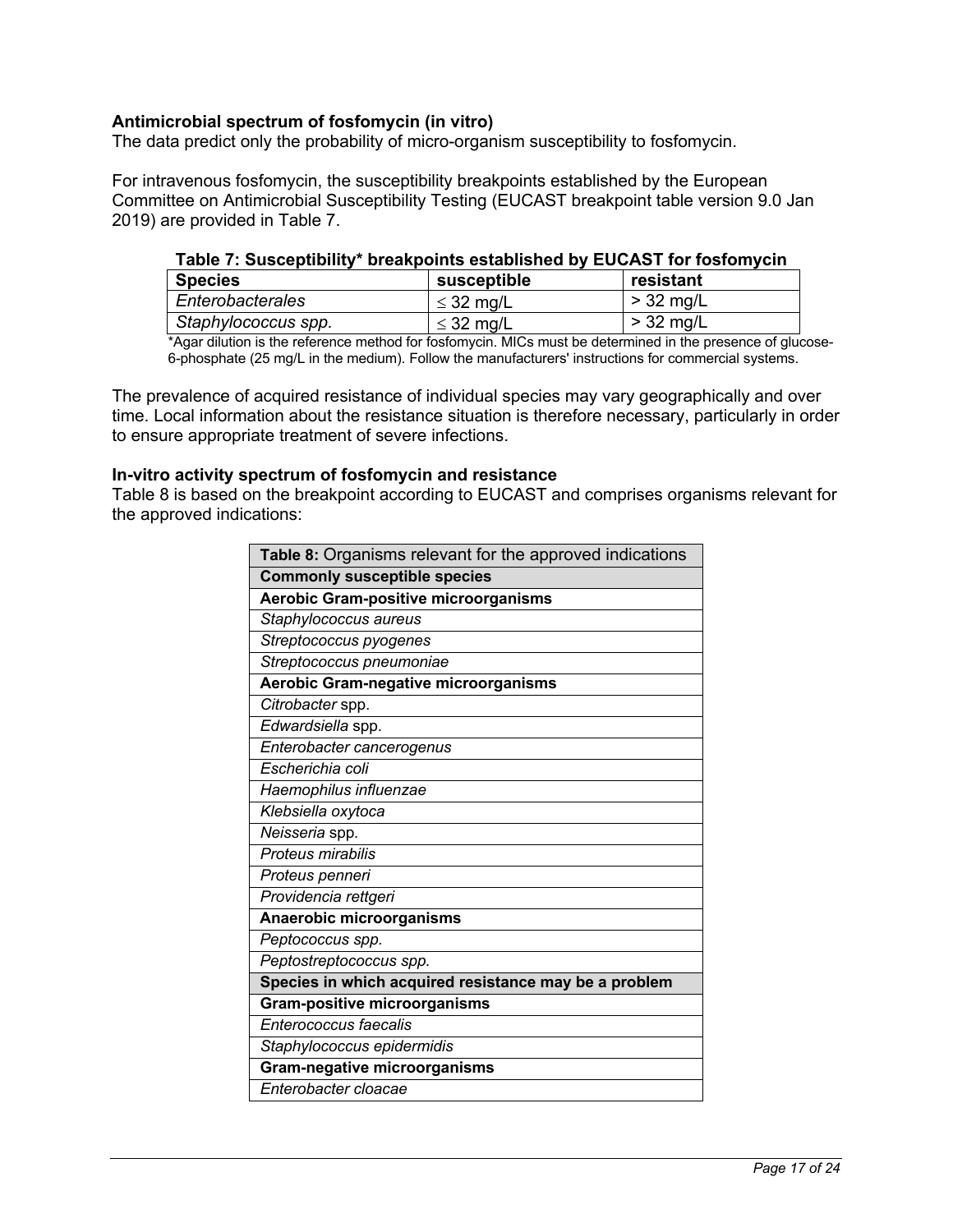| Klebsiella pneumonia                |
|-------------------------------------|
| Proteus inconstans                  |
| Pseudomonas aeruginosa              |
| Serratia marcescens                 |
| <b>Inherently resistant species</b> |
| <b>Gram-negative microorganisms</b> |
| Morganella morganii                 |
| Anaerobic microorganisms            |
| Bacteroides spp.                    |

The physiologically important apathogenic anaerobic species, *Lactobacillus* and *Bifidobacterium*, are not susceptible to fosfomycin.

## **15 NON-CLINICAL TOXICOLOGY**

### **Subacute and chronic toxicity**

The toxicity of fosfomycin following repeated administration for up to 6 months was evaluated in rats, dogs, rabbits and monkeys. At high intra-peritoneal doses of fosfomycin (> 500 mg/kg /day), rats developed respiratory arrest, tetanic cramps, anemia, a reduction of blood protein levels, increased serum cholesterol and reduced blood glucose. Furthermore, dogs and monkeys experienced diarrhea due to antibiotic-related changes in the intestinal flora following intravenous administration of doses of higher than 250 mg/kg /day and 500 mg/kg /day, respectively. In the rabbit, no toxicity was observed following intravenous administration of 400 mg/kg /day for a period of 1 month.

### **Reproductive toxicity**

### *Fertility*

In male and female rats, following repeated administration (via a pharyngeal tube) of up to 1400 mg/kg /day reduced fertility was observed at the maximum dose tested.

### *Teratogenicity*

Fosfomycin was administered to mice, rats and rabbits via pharyngeal tube at maximum doses of 2 x 120 mg/kg /day, 1400 mg/kg /day and 420 mg/kg /day, respectively or intravenously to mice and rabbits at 55.3 mg/kg /day, and up to 250 mg/kg /day, respectively. There was no evidence of embryotoxicity or teratogenicity.

### *Perinatal and postnatal toxicity*

In rats, a maximum dose of 2800 mg/kg /day was administered via a pharyngeal tube. There was no evidence of fetal or peri- and postnatal toxicity.

### **Mutagenicity**

In-vitro tests were performed to test the alkylating capacity and the mutagenic effect of fosfomycin. Fosfomycin showed no alkylating effect. In the Ames test, no mutagenic effect was seen in test strains of Salmonella typhimurium (TA 98, TA 100, TA 1535, TA 1537 and TA 1538, with and without addition of rat-liver homogenate) after exposure to fosfomycin at up to 1600 µg/mL.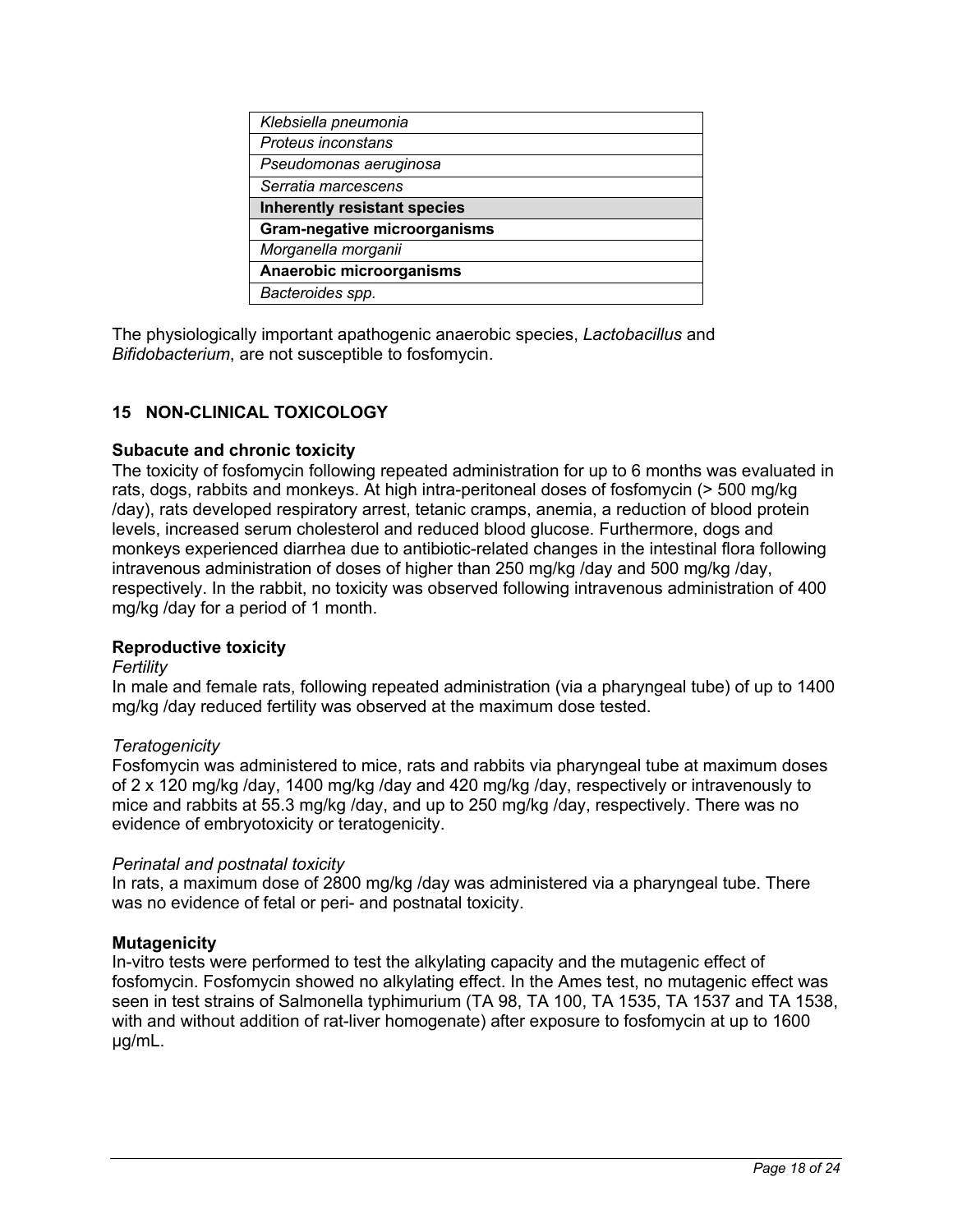**READ THIS FOR SAFE AND EFFECTIVE USE OF YOUR MEDICINE PATIENT MEDICATION INFORMATION**

## **IVOZFO™ fosfomycin for injection**

Read this carefully before you start taking **IVOZFO™**. This leaflet is a summary and will not tell you everything about this drug. Talk to your healthcare professional about your medical condition and treatment and ask if there is any new information about **IVOZFO™**.

### **Serious Warnings and Precautions**

- IVOZFO™ contains sodium.
- Each gram of IVOZFO™ contains 320 mg of sodium. This is equal to 16 % of the recommended maximum daily dietary intake of sodium for an adult.
- Your doctor will be especially careful with this medicine if you are receiving more than 16 g of IVOZFO™ a day.
- Your doctor will monitor the electrolytes in your blood, including your sodium levels, while you are receiving IVOZFO™.
- Before you receive IVOZFO™, tell your doctor if you have any of the following health conditions: heart problems, high blood pressure, hyperaldosteronism which is a condition where you have too much of a hormone called aldosterone, cirrhosis (scar tissue) of the liver, kidney problems, high levels of sodium in your blood, or fluid in your lungs. .
- IVOZFO™ contains sodium that could make these conditions worse.

### **What is IVOZFO™ used for?**

IVOZFO™ is used in adults and children to treat infections of the:

- lung
- bones
- kidney and bladder
- brain (called meningitis)
- blood that are caused by any of the infections listed above

It is used when other antibiotics cannot be used or have not worked.

This medicine is usually given in combination with other antibiotics.

Antibacterial drugs like IVOZFO™ treat only bacterial infections. They do not treat viral infections such as the common cold.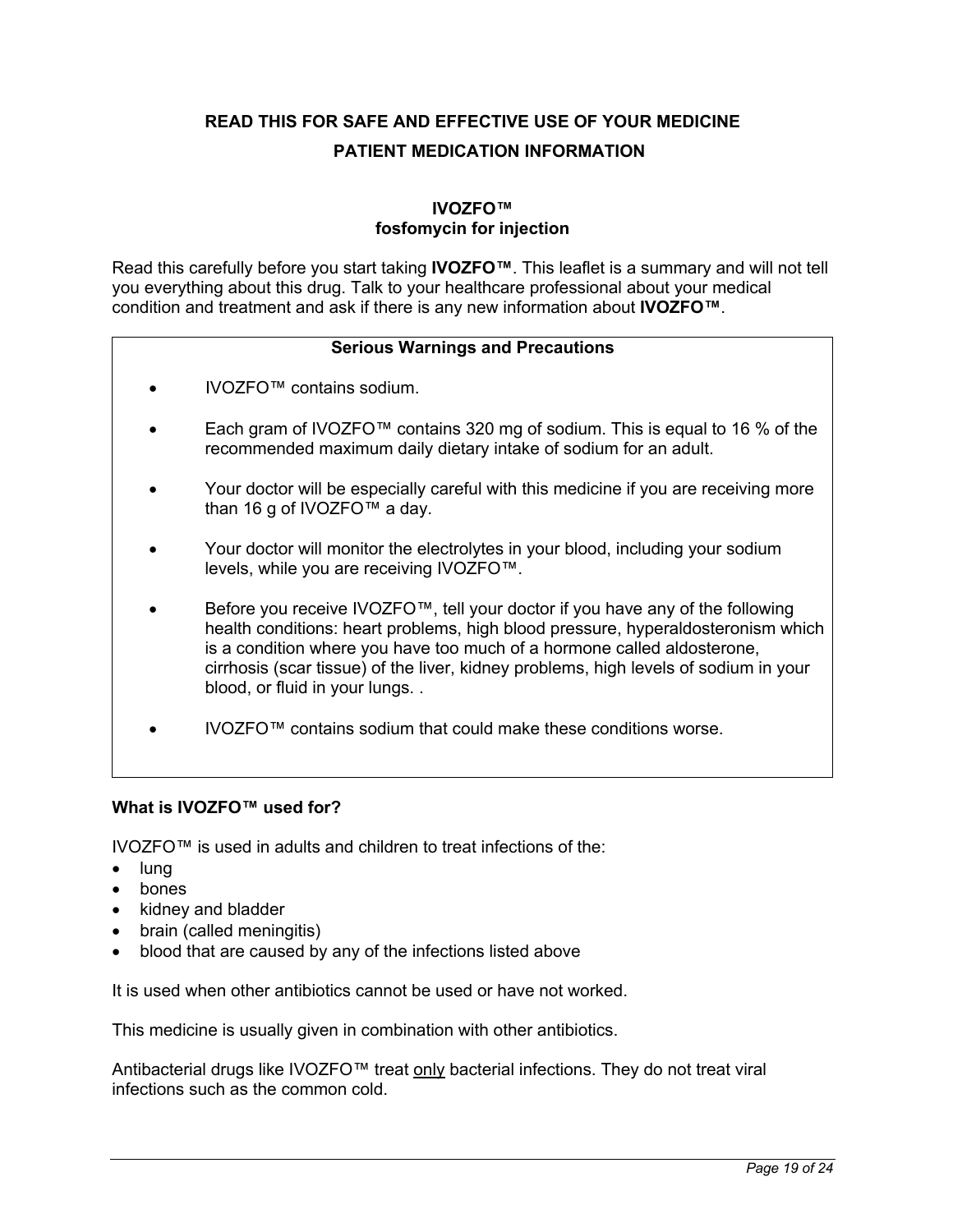### **How does IVOZFO™ work?**

IVOZFO™ belongs to a group of medicines called antibiotics. It works by killing a type of germ called bacteria that causes serious infections.

### **What are the ingredients in IVOZFO™?**

Medicinal ingredients: fosfomycin sodium Non-medicinal ingredients: succinic acid

IVOZFO™ does not contain any preservatives.

### **IVOZFO™ comes in the following dosage forms:**

As a powder for solution. It comes in vials containing 2g, 4 g or 8 g fosfomycin (as fosfomycin sodium).

### **Do not use IVOZFO™ if you are:**

- allergic to fosfomycin
- allergic to succinic acid, which is the non-medicinal ingredient in IVOZFO**™**
- allergic to any part of the container

**To help avoid side effects and ensure proper use, talk to your healthcare professional before you take IVOZFO™. Talk about any health conditions or problems you may have, including if you:** 

- have heart problems
- have high blood pressure
- have hyperaldosteronism which is a condition where you have too much of a hormone called aldosterone
- high levels of sodium in your blood
- have too much fluid in your lungs which is a condition called pulmonary edema
- have kidney problems since your doctor may need to change the dose you receive
- have cirrhosis (scar tissue) of the liver
- are pregnant or thinking of becoming pregnant
- are breastfeeding or are planning to breastfeed

### **Other warnings you should know about:**

### *Pregnancy and breastfeeding*

If you are pregnant or breastfeeding, think you may be pregnant or are planning to have a baby, ask your doctor or pharmacist for advice before you receive this medicine. If you are pregnant, IVOZFO™ may pass to your baby in the womb. It may also pass to your baby through your breast milk. If you are pregnant or breastfeeding your doctor will decide if you can receive this medicine.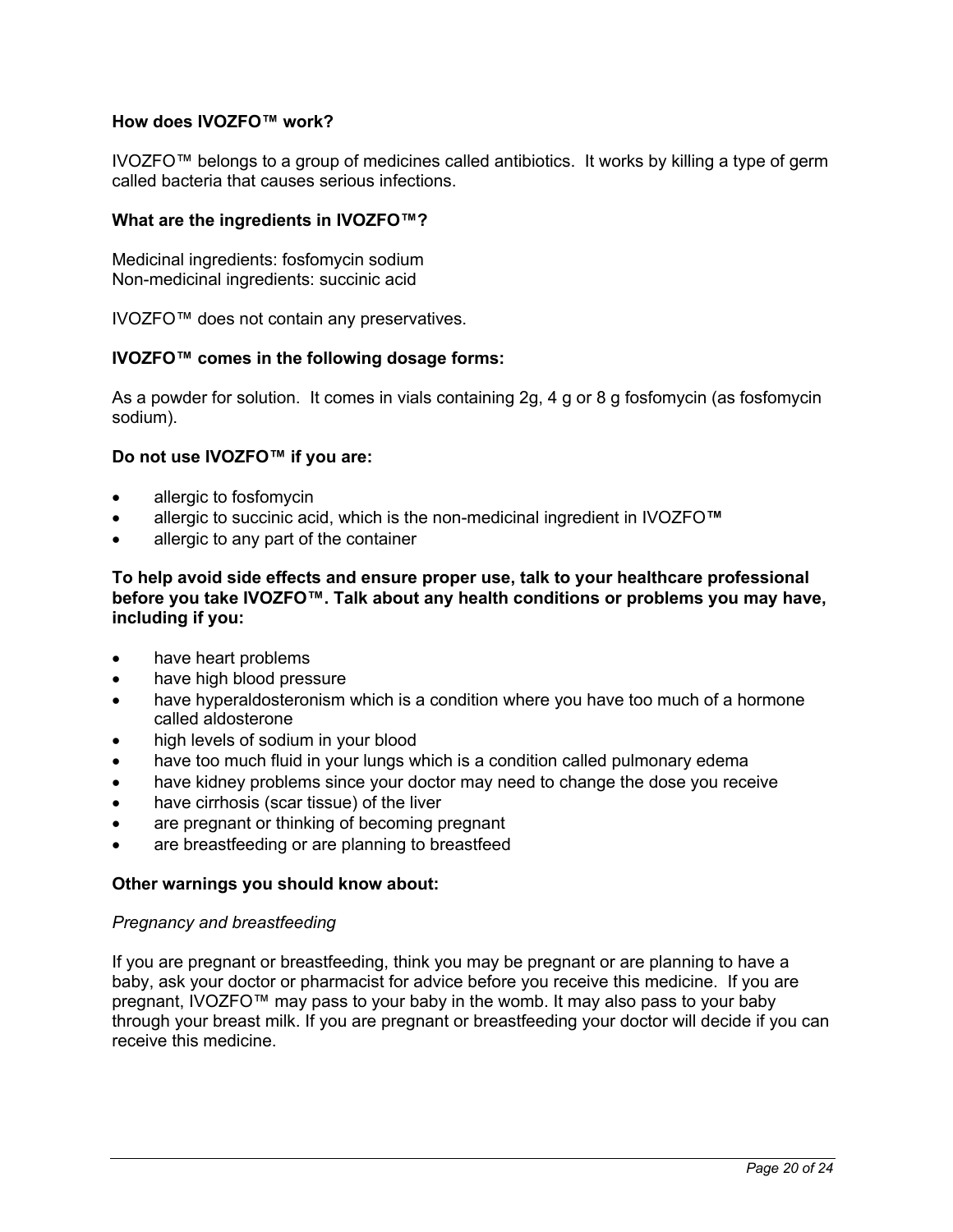### *Sodium content*

Each gram of IVOZFO contains 320 mg sodium (salt). This is equal to 16 % of the recommended maximum daily dietary intake of sodium for an adult. Your doctor will monitor the electrolytes in your blood, including your sodium levels, while you are receiving IVOZFO™. You should be on a low sodium diet while you are receiving IVOZFO™.

### **Tell your healthcare professional about all the medicines you take, including any drugs, vitamins, minerals, natural supplements or alternative medicines.**

### **How to take IVOZFO™:**

- IVOZFO™ will be given to you by a healthcare professional.
- Your healthcare professional will reconstitute and further dilute IVOZFO™ before giving it to you.
- It is usually given 2, 3 or 4 times a day.
- It will be infused directly into your vein.
- $\bullet$  It will be infused over a period of 15 60 minutes, depending on the dose you are given.
- If you are at risk for low levels of potassium in your blood, the infusion might take up to 4 hours.
- Follow all instructions given to you by your healthcare professional.

### **Usual dose:**

- Your doctor will decide how much IVOZFO™ you will be given and how often and for how long you will receive it.
- The dose you are given will depend on the type and severity of your infection.
- If you have kidney problems or require dialysis, your dose may be reduced.
- For children, the dose they are given depends on their weight and age.

### **Overdose:**

If you think you have been given too much IVOZFO™, contact your healthcare professional, hospital emergency department or regional poison control centre immediately, even if there are no symptoms.

### **Missed Dose:**

IVOZFO™ is administered by a healthcare professional. If you suspect a missed dose, talk to your healthcare professional.

### **What are possible side effects from using IVOZFO™?**

These are not all the possible side effects you may feel when taking IVOZFO™. If you experience any side effects not listed here, contact your healthcare professional.

Side effects may include:

• Nausea, retching, vomiting, stomach ache or mild diarrhea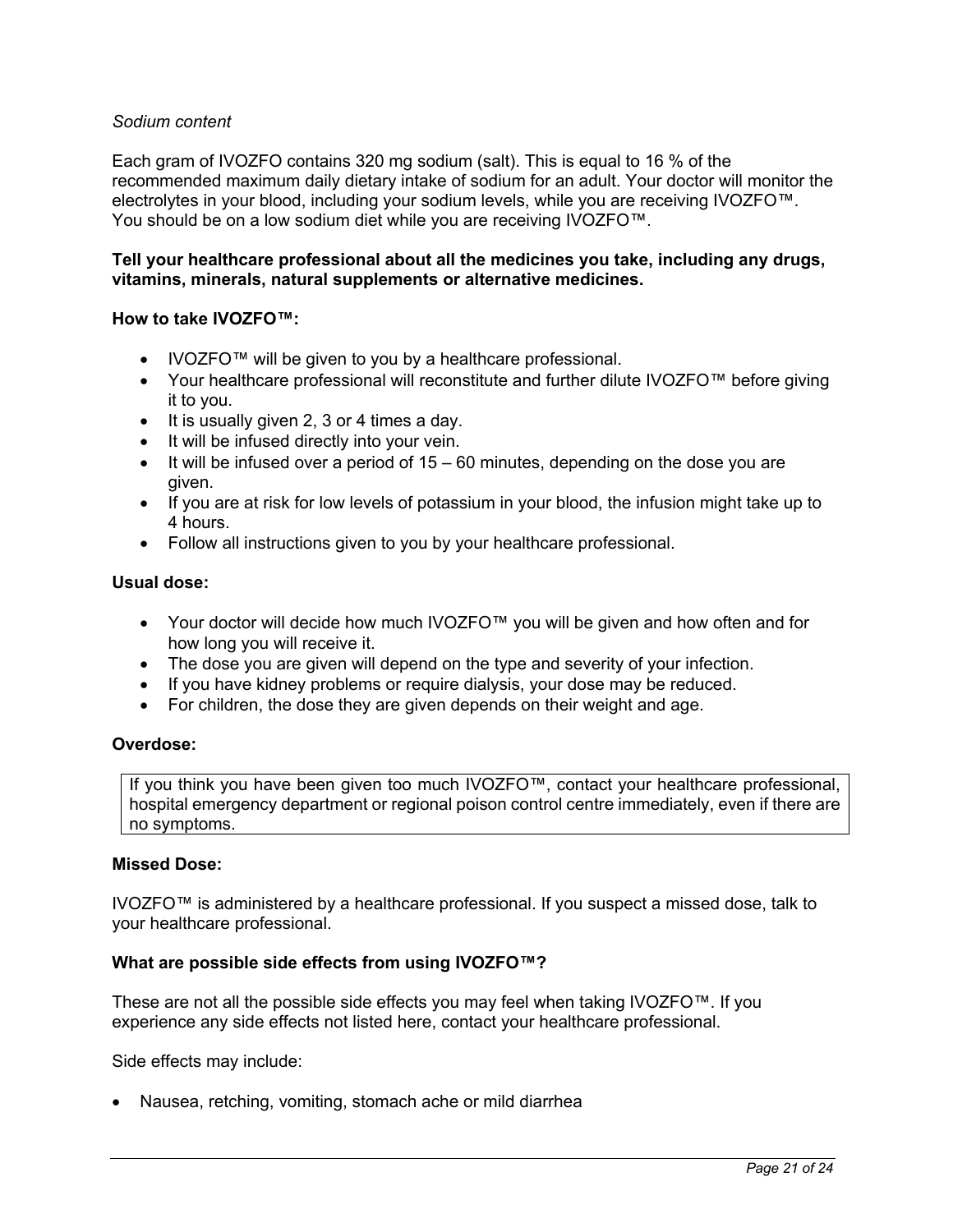- Taste disturbances
- Shortness of breath
- Rash
- Decreased appetite
- Headache
- Feeling of dizziness or a "spinning" sensation
- Tiredness
- Confusion
- Swelling due to fluid retention (edema)
- Visual impairment

| Serious side effects and what to do about them                                                                                                                                                                                    |                                      |              |                                   |  |  |
|-----------------------------------------------------------------------------------------------------------------------------------------------------------------------------------------------------------------------------------|--------------------------------------|--------------|-----------------------------------|--|--|
| Symptom / effect                                                                                                                                                                                                                  | Talk to your healthcare professional |              | Stop taking drug                  |  |  |
|                                                                                                                                                                                                                                   | Only if severe                       | In all cases | and get immediate<br>medical help |  |  |
| <b>COMMON</b>                                                                                                                                                                                                                     |                                      |              |                                   |  |  |
| Hypokalemia (low level of<br>potassium in the blood):<br>constipation, confusion,<br>cramping, feeling of skipped<br>heartbeat or palpitations,<br>fatigue, trouble breathing,<br>muscle weakness, muscle<br>spasms or twitching. |                                      | V            |                                   |  |  |
| Hypernatremia (high level of<br>sodium in the blood): coma,<br>confusion, thirst, muscle<br>twitches, seizure.                                                                                                                    |                                      | $\sqrt{}$    |                                   |  |  |
| Pain, burning, redness or<br>swelling along the vein being<br>used for infusion of this<br>medicine                                                                                                                               |                                      | V            |                                   |  |  |
| <b>UNCOMMON</b>                                                                                                                                                                                                                   |                                      |              |                                   |  |  |
| Liver problems: abdominal<br>pain, dark urine, fatigue, light-<br>coloured stool, loss of appetite,<br>nausea, vomiting, yellowing of<br>the skin or eyes (jaundice).                                                             |                                      | V            |                                   |  |  |
| <b>RARE</b>                                                                                                                                                                                                                       |                                      |              |                                   |  |  |
| Anemia (decreased red blood<br>cells): dizziness, feeling tired<br>and weak, loss of energy, pale<br>complexion, shortness of<br>breath.                                                                                          |                                      | V            |                                   |  |  |
| Eosinophilia (increased<br>numbers of certain white blood                                                                                                                                                                         |                                      | $\sqrt{}$    |                                   |  |  |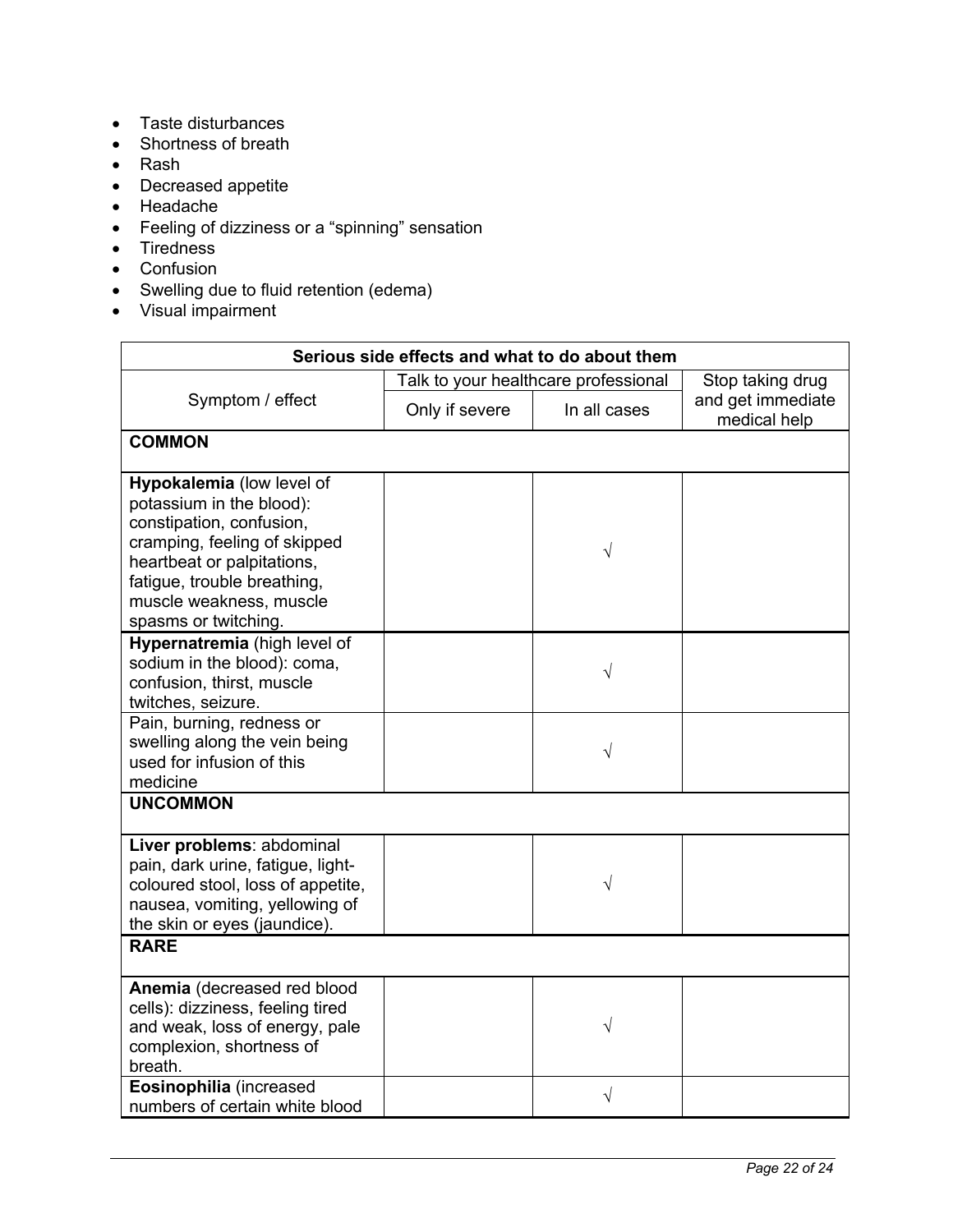| cells): abdominal pain, rash,<br>weight loss, wheezing.                                                                                                     |   |  |
|-------------------------------------------------------------------------------------------------------------------------------------------------------------|---|--|
| <b>VERY RARE</b>                                                                                                                                            |   |  |
| <b>Allergic reaction: difficulty</b><br>breathing, difficulty swallowing,<br>fever, hives, itchy skin, rash,<br>swelling of your tongue, throat<br>or face. | V |  |
| <b>UNKNOWN</b>                                                                                                                                              |   |  |
| <b>Clostridium difficile colitis</b><br>(bowel inflammation):<br>abdominal pain or tenderness,<br>fever, severe diarrhea (bloody<br>or watery).             | V |  |
| Asthma attack or heart<br>failure: shortness of breath.<br>wheezing or a tight feeling in the<br>chest.                                                     | V |  |
| Tachycardia (faster heart beat)                                                                                                                             | V |  |
| Neutropenia (decreased white<br>blood cells): aches, feeling tired,<br>fever, flu-like symptoms,<br>infections.                                             | V |  |
| Thrombocytopenia (decreased<br>platelets in the blood): bleeding,<br>bruising, fatigue, weakness.                                                           | V |  |
| Hypophosphatemia (low level<br>of phosphate in the blood):<br>confusion, coma, fatigue,<br>muscle weakness.                                                 | V |  |

If you have a troublesome symptom or side effect that is not listed here or becomes bad enough to interfere with your daily activities, talk to your healthcare professional.

### **Reporting Side Effects**

You can report any suspected side effects associated with the use of health products to Health Canada by:

- Visiting the Web page on Adverse Reaction Reporting (www.canada.ca/en/healthcanada/services/drugs-health-products/medeffect-canada/adverse-reactionreporting.html) for information on how to report online, by mail or by fax; or
- Calling toll-free at 1-866-234-2345.

*NOTE: Contact your health professional if you need information about how to manage your side effects. The Canada Vigilance Program does not provide medical advice.*